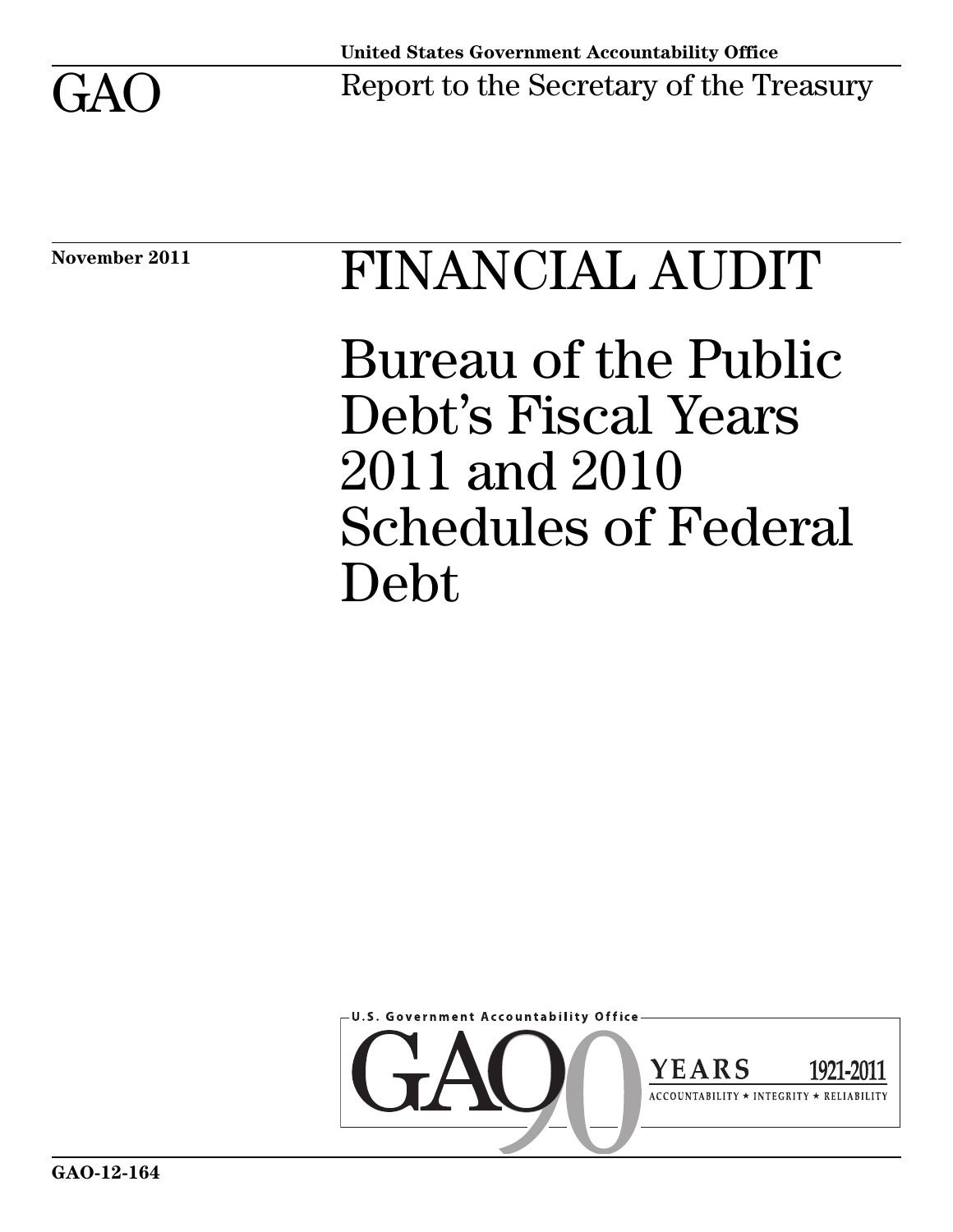

Highlights of [GAO-12-164,](http://www.gao.gov/products/GAO-12-164) a report to the Secretary of the Treasury

#### **Why GAO Did This Study**

In connection with GAO's requirement to audit the consolidated financial statements of the U.S. government, GAO audits the Schedules of Federal Debt managed by the Department of the Treasury's (Treasury) Bureau of the Public Debt (BPD) annually to determine whether, in all material respects, (1) the schedules are reliable and (2) BPD maintained effective internal control over financial reporting relevant to the Schedule of Federal Debt. Further, GAO tests compliance with selected provisions of laws related to the Schedule of Federal Debt.

Federal debt managed by BPD consists of Treasury securities held by the public and by certain federal government accounts, referred to as intragovernmental debt holdings. Debt held by the public primarily represents the amount the federal government has borrowed from the public to finance cumulative cash deficits. Intragovernmental debt holdings represent federal debt owed by Treasury to federal government accounts—primarily federal trust funds such as Social Security and Medicare—that typically have an obligation to invest their excess annual receipts (including interest earnings) over disbursements in federal securities.

#### **What GAO Recommends**

GAO is not making recommendations in this report, but will be reporting separately on matters identified during its audit, along with recommendations for strengthening internal controls relevant to the Schedule of Federal Debt. In commenting on a draft of this report, BPD's Commissioner concurred with our conclusions.

View [GAO-12-164.](http://www.gao.gov/products/GAO-12-164) For more information, contact Gary T. Engel at (202) 512-3406 or [engelg@gao.gov.](mailto:engelg@gao.gov)

### FINANCIAL AUDIT

#### **Bureau of the Public Debt's Fiscal Years 2011 and 2010 Schedules of Federal Debt**

#### **What GAO Found**

In GAO's opinion, BPD's Schedules of Federal Debt for fiscal years 2011 and 2010 were fairly presented in all material respects, and BPD maintained effective internal control over financial reporting relevant to the Schedule of Federal Debt as of September 30, 2011. GAO's tests of BPD's compliance in fiscal year 2011 with selected provisions of laws disclosed no instances of noncompliance.

As of September 30, 2011 and 2010, federal debt managed by BPD totaled about \$14,781 billion and \$13,551 billion, respectively.



During the last 4 fiscal years, total federal debt has increased by \$5,788 billion, or 64 percent, from \$8,993 billion as of September 30, 2007, to \$14,781 billion as of September 30, 2011. The rapid growth in federal debt during this period presented debt management challenges for Treasury. The increases to total federal debt over the past 4 fiscal years represent the largest dollar increases over a 4-year period in history. Notably, the statutory debt limit was raised on seven different occasions during the last 4 fiscal years, increasing by about 55 percent, from \$9,815 billion to its current level of \$15,194 billion. During fiscal year 2011, Treasury faced an additional challenge of managing federal debt close to the statutory debt limit. A debt issuance suspension period was declared by Treasury from May 16, 2011, through August 2, 2011. Treasury utilized a number of extraordinary actions within its legal authorities to avoid exceeding the debt limit. On August 2, 2011, the Budget Control Act of 2011 was enacted by Congress and signed into law by the President, which resulted in increases to the statutory debt limit of \$400 billion on August 2, 2011, and \$500 billion on September 22, 2011.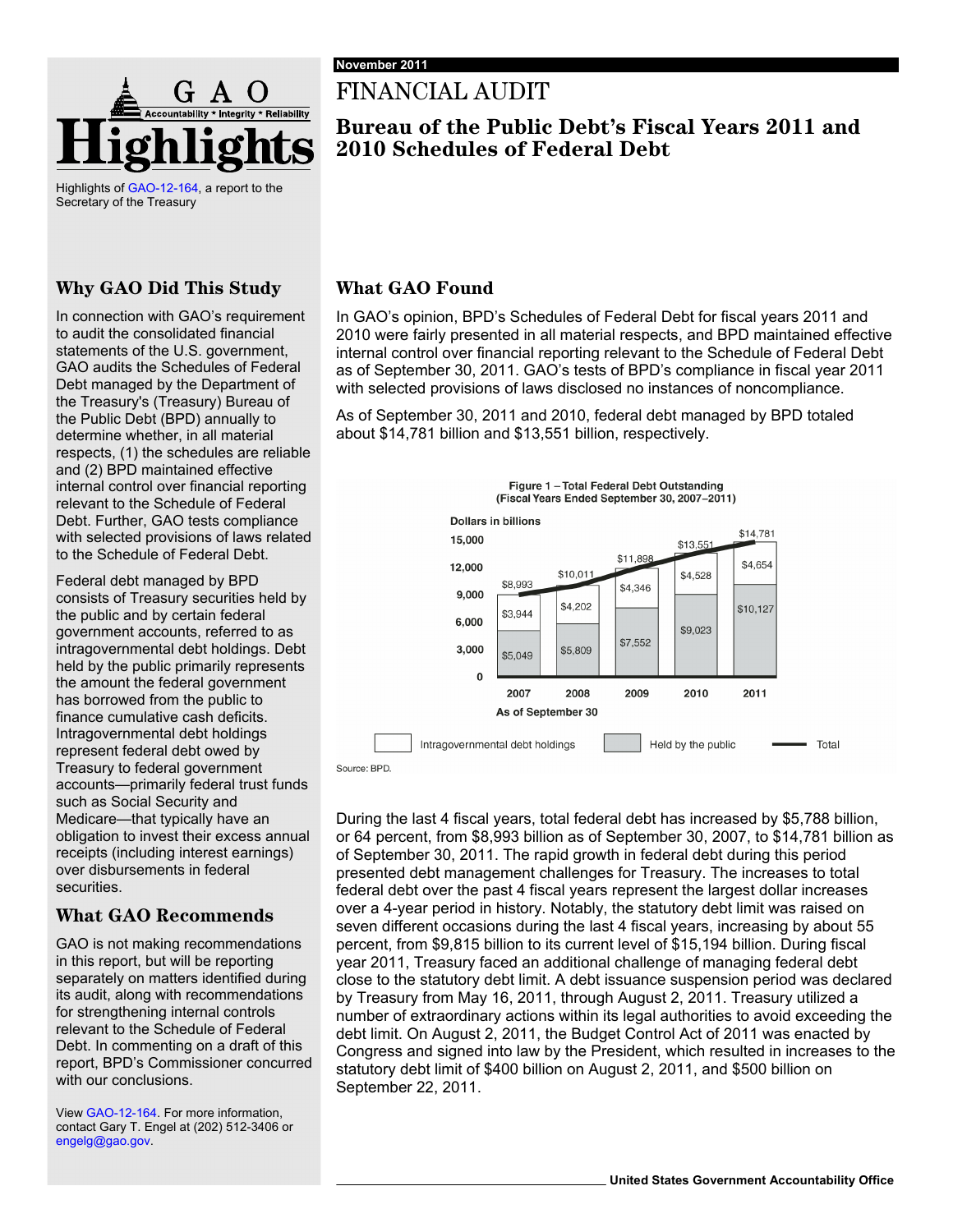## **Contents**

| Letter                  |                                                                                                                                                                                                                                                                                                                                                                                                                       | 1                                                            |  |
|-------------------------|-----------------------------------------------------------------------------------------------------------------------------------------------------------------------------------------------------------------------------------------------------------------------------------------------------------------------------------------------------------------------------------------------------------------------|--------------------------------------------------------------|--|
| <b>Auditor's Report</b> |                                                                                                                                                                                                                                                                                                                                                                                                                       | 7                                                            |  |
|                         | <b>Opinion on the Schedules of Federal Debt</b>                                                                                                                                                                                                                                                                                                                                                                       | 8                                                            |  |
|                         | <b>Opinion on Internal Control</b>                                                                                                                                                                                                                                                                                                                                                                                    | 8                                                            |  |
|                         |                                                                                                                                                                                                                                                                                                                                                                                                                       | 9<br><b>Compliance with Selected Provisions of Laws</b>      |  |
|                         | <b>Consistency of Other Information</b>                                                                                                                                                                                                                                                                                                                                                                               | 9                                                            |  |
|                         | Objectives, Scope, and Methodology                                                                                                                                                                                                                                                                                                                                                                                    | 9                                                            |  |
|                         | <b>Agency Comments</b>                                                                                                                                                                                                                                                                                                                                                                                                | 12                                                           |  |
| Overview, Schedules,    |                                                                                                                                                                                                                                                                                                                                                                                                                       | 13                                                           |  |
|                         |                                                                                                                                                                                                                                                                                                                                                                                                                       | Overview on Federal Debt Managed by the Bureau of the Public |  |
| and Notes               | Debt                                                                                                                                                                                                                                                                                                                                                                                                                  | 13                                                           |  |
|                         | <b>Schedules of Federal Debt</b>                                                                                                                                                                                                                                                                                                                                                                                      | 22                                                           |  |
|                         | Notes to the Schedules of Federal Debt                                                                                                                                                                                                                                                                                                                                                                                | 23                                                           |  |
| Appendixes              |                                                                                                                                                                                                                                                                                                                                                                                                                       |                                                              |  |
| <b>Appendix I:</b>      | <b>Management's Report on Internal Control over Financial</b><br><b>Reporting Relevant to the Schedule of Federal Debt</b>                                                                                                                                                                                                                                                                                            |                                                              |  |
| <b>Appendix II:</b>     | <b>Comments from the Bureau of the Public Debt</b>                                                                                                                                                                                                                                                                                                                                                                    |                                                              |  |
|                         | <b>Abbreviations</b>                                                                                                                                                                                                                                                                                                                                                                                                  |                                                              |  |
|                         | <b>BPD</b>                                                                                                                                                                                                                                                                                                                                                                                                            | Bureau of the Public Debt                                    |  |
|                         | <b>CSRDF</b>                                                                                                                                                                                                                                                                                                                                                                                                          | Civil Service Retirement and Disability Fund                 |  |
|                         | <b>ESF</b>                                                                                                                                                                                                                                                                                                                                                                                                            | <b>Exchange Stabilization Fund</b>                           |  |
|                         | G Fund                                                                                                                                                                                                                                                                                                                                                                                                                | Government Securities Investment Fund of the                 |  |
|                         |                                                                                                                                                                                                                                                                                                                                                                                                                       | Federal Employees' Retirement System                         |  |
|                         | <b>GDP</b>                                                                                                                                                                                                                                                                                                                                                                                                            | <b>Gross Domestic Product</b>                                |  |
|                         | Postal Benefits Fund                                                                                                                                                                                                                                                                                                                                                                                                  | Postal Service Retiree Health Benefits Fund                  |  |
|                         | <b>Treasury</b>                                                                                                                                                                                                                                                                                                                                                                                                       | Department of the Treasury                                   |  |
|                         | This is a work of the U.S. government and is not subject to copyright protection in the<br>United States. The published product may be reproduced and distributed in its entirety<br>without further permission from GAO. However, because this work may contain<br>copyrighted images or other material, permission from the copyright holder may be<br>necessary if you wish to reproduce this material separately. |                                                              |  |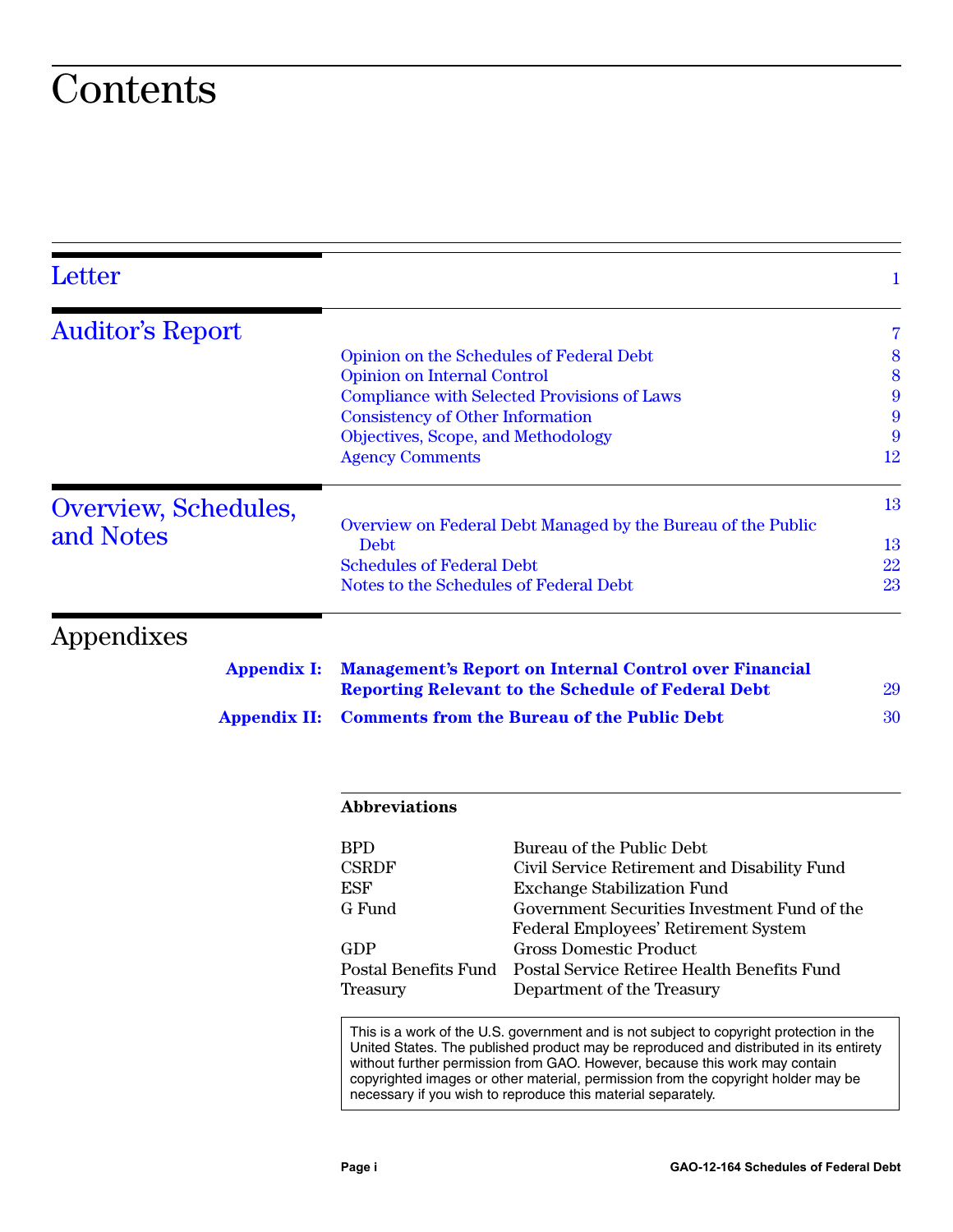

**United States Government Accountability Office Washington, D.C. 20548**

<span id="page-3-0"></span>**November 8, 2011** 

The Honorable Timothy F. Geithner Secretary of the Treasury

Dear Mr. Secretary:

The accompanying auditor's report presents the results of our audits of the Schedules of Federal Debt Managed by the Bureau of the Public Debt for the fiscal years ended September 30, 2011 and 2010. The Schedules of Federal Debt present the beginning balances, increases and decreases, and ending balances for (1) Federal Debt Held by the Public and Intragovernmental Debt Holdings, (2) the related Accrued Interest Payables, and (3) the related Net Unamortized Premiums and Discounts managed by the Department of the Treasury's (Treasury) Bureau of the Public Debt (BPD).

The auditor's report contains our (1) unqualified opinions on the Schedules of Federal Debt for the fiscal years ended September 30, 2011 and 2010, (2) opinion that BPD maintained, in all material respects, effective internal control over financial reporting relevant to the Schedule of Federal Debt as of September 30, 2011, and (3) conclusion that our tests of BPD's compliance with selected provisions of laws disclosed no instances of reportable noncompliance.

As of September 30, 2011 and 2010, federal debt managed by BPD totaled about \$14,781 billion and \$13,551 billion, respectively, primarily for borrowings to fund the federal government's operations. As shown on the Schedules of Federal Debt, these balances consisted of approximately (1) \$10,127 billion as of September 30, 2011, and \$9,023 billion as of September 30, 2010, of debt held by the public and (2) \$4,654 billion as of September 30, 2011, and \$4,528 billion as of September 30, 2010, of intragovernmental debt holdings.

Debt held by the public primarily represents the amount the federal government has borrowed from the public to finance cumulative cash deficits. When a cash surplus occurs, the annual excess funds can be used to reduce debt held by the public. In other words, annual cash deficits or surpluses generally approximate the annual net change in the amount of federal government borrowing from the public. Debt held by the public represents federal debt issued by Treasury and held by investors outside of the federal government, including individuals, corporations, state or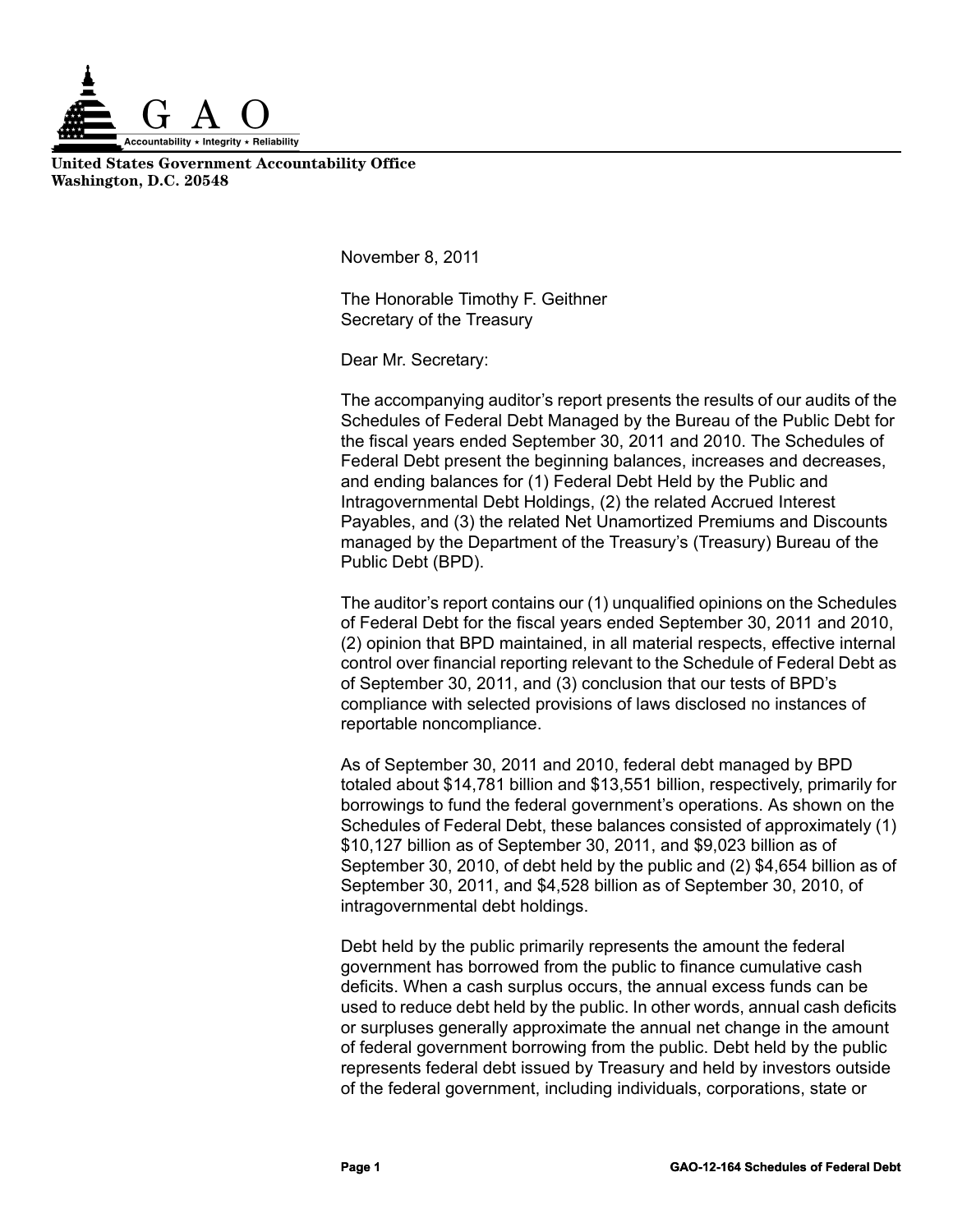local governments, the Federal Reserve, and foreign governments. The majority of debt held by the public consists of marketable Treasury securities, such as bills, notes, bonds, and Treasury Inflation-Protected Securities (TIPS) that are sold through auctions and can be resold by whoever owns them. Treasury also issues a smaller amount of nonmarketable securities, such as savings securities and State and Local Government Series securities.

Intragovernmental debt holdings represent federal debt owed by Treasury to federal government accounts—primarily federal trust funds such as Social Security and Medicare—that typically have an obligation to invest their excess annual receipts (including interest earnings) over disbursements in federal securities. Most federal government accounts invest in special nonmarketable Treasury securities that represent legal obligations of the Treasury and are guaranteed for principal and interest by the full faith and credit of the U.S. government. The federal government uses the federal government accounts' invested cash surpluses to assist in funding other federal government operations. Unlike debt held by the public, intragovernmental debt holdings are not shown as balances on the federal government's consolidated financial statements because they represent loans from one part of the federal government to another under U.S. generally accepted accounting principles. When the federal government's financial statements are consolidated, those offsetting balances are eliminated.

Debt held by the public and intragovernmental debt holdings are very different. Debt held by the public represents a burden on today's economy as borrowing from the public absorbs resources available for private investment and may put upward pressure on interest rates. In addition, interest on debt held by the public is paid in cash and represents a burden on current taxpayers. Moreover, the interest paid on this debt may reduce budget flexibility because, unlike most of the budget, it cannot be controlled directly. In contrast, intragovernmental debt holdings typically do not require cash payments from the current budget or represent a burden on the current economy. In addition, from the perspective of the budget as a whole, Treasury's interest payments to federal government accounts are entirely offset by the income received by such accounts. However, this intragovernmental debt and related interest represent a claim on future resources and therefore represent a burden on future taxpayers and the future economy. Specifically, when federal trust funds redeem Treasury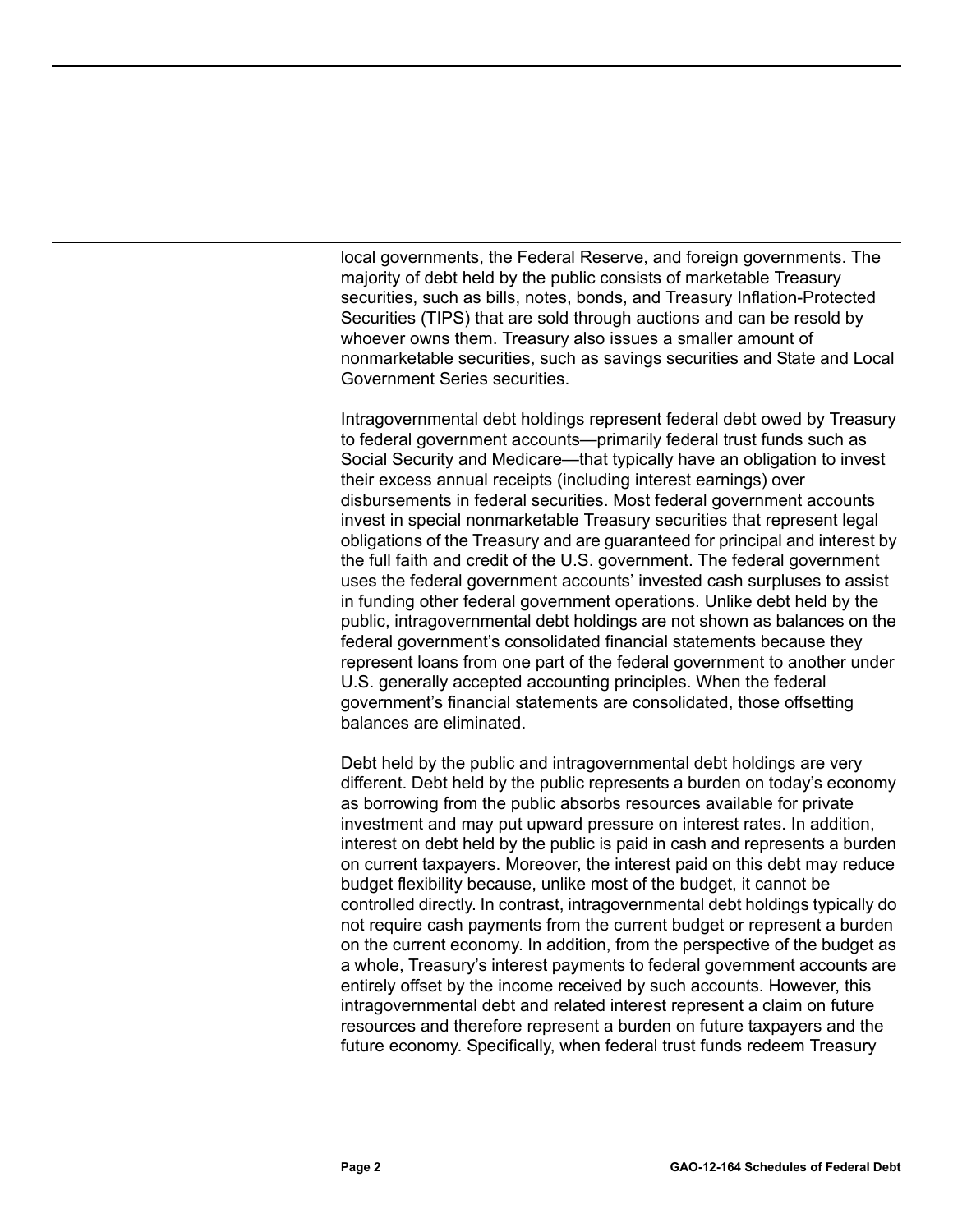securities to obtain cash to fund expenditures, Treasury usually borrows from the public to finance these redemptions. $<sup>1</sup>$ </sup>

We have audited the Schedule of Federal Debt since fiscal year 1997. Over this period, total federal debt has increased by 174 percent. During the last 4 fiscal years, total federal debt has increased by \$5,788 billion, or 64 percent, from \$8,993 billion as of September 30, 2007, to \$14,781 billion as of September 30, 2011. The rapid growth in federal debt during this period presented debt management challenges for Treasury.<sup>2</sup> Increases to the federal debt became particularly acute with the onset of the recession in December 2007. The economic downturn along with the federal government's response to it and other actions taken to stabilize financial markets contributed to a rapid buildup in federal debt held by the public. As a result, the increases to total federal debt over the past 4 fiscal years represent the largest dollar increases over a 4-year period in history. Notably, the statutory debt limit was raised on seven different occasions during the last 4 fiscal years, increasing by about 55 percent, from \$9,815 billion to its current level of \$15,194 billion. During fiscal year 2011 alone, total federal debt increased by \$1,230 billion. Of the fiscal year 2011 increase, about \$1,104 billion was from the increase in debt held by the public and about \$126 billion was from the increase in intragovernmental debt holdings.

During fiscal year 2011, Treasury faced an additional challenge of managing federal debt close to the statutory debt limit. A debt issuance suspension period was declared by Treasury from May 16, 2011, through August 2, 2011. $3$  Treasury utilized a number of extraordinary actions within its legal authorities to avoid exceeding the debt limit. These actions included suspending investments to the Government Securities Investment Fund of the Federal Employees' Retirement System (G Fund), the Civil Service Retirement and Disability Fund (CSRDF), the Postal

<sup>1</sup> For more information regarding the federal debt, see GAO, *Federal Debt: Answers to Frequently Asked Questions*, accessed November 1, 2011[,](http://www.gao.gov/special.pubs/longterm/debt) [www.gao.gov/special.pubs/longterm/debt.](http://www.gao.gov/special.pubs/longterm/debt)

<sup>2</sup> For more information, see GAO, *Debt Management: Treasury Was Able to Fund Economic Stabilization and Recovery Expenditures in a Short Period of Time, but Debt Management Challenges Remain*, [GAO-10-498](http://www.gao.gov/products/GAO-10-498) (Washington, D.C.: May 18, 2010).

<sup>&</sup>lt;sup>3</sup>A debt issuance suspension period is any period for which the Secretary of the Treasury determines that the issuance of obligations of the United States may not be made without exceeding the debt limit.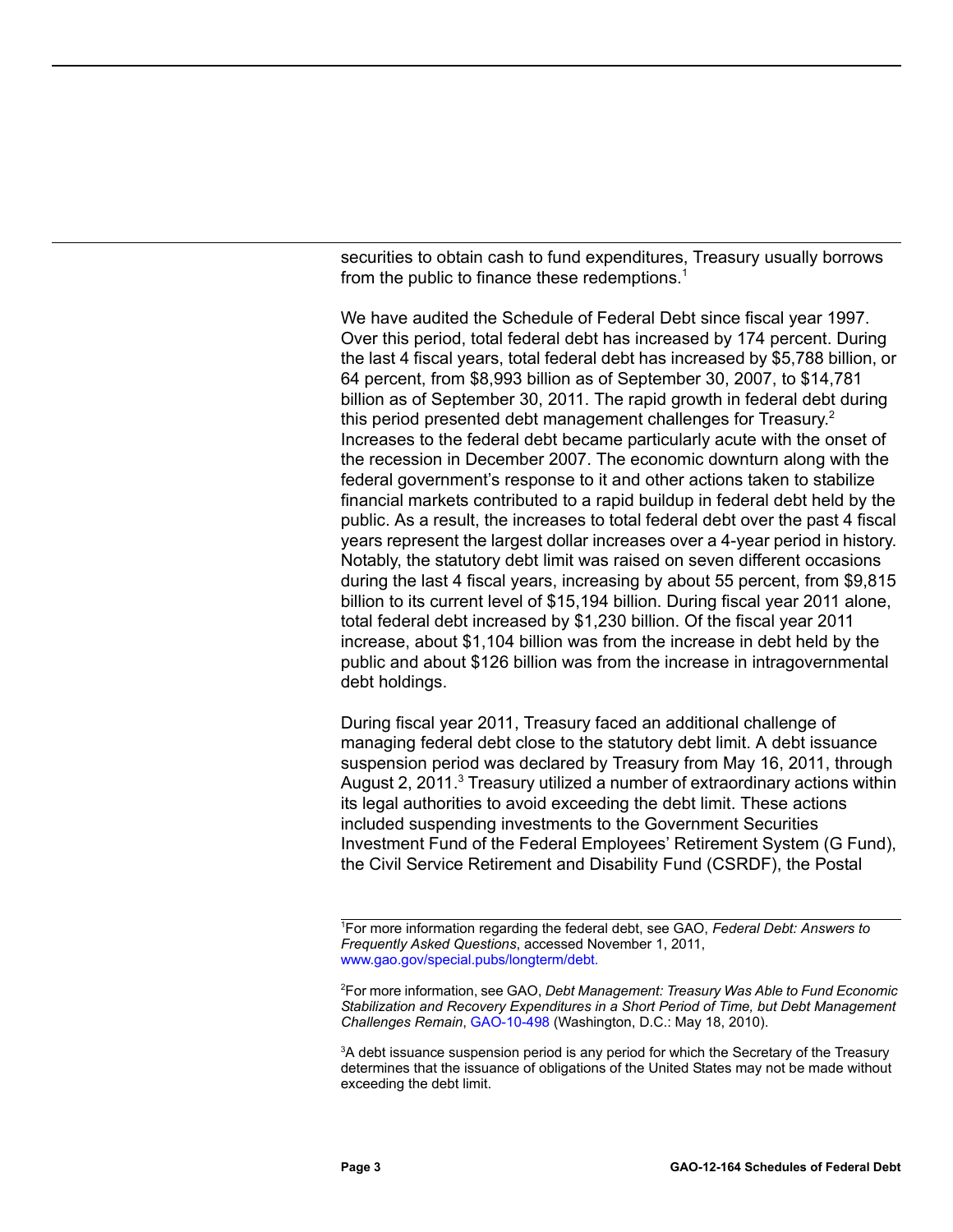Service Retiree Health Benefits Fund (Postal Benefits Fund), and the Exchange Stabilization Fund (ESF), as well as disinvesting a security held by CSRDF. In addition to these actions, Treasury also suspended new issuances of State and Local Government Series securities from May 6, 2011, through August 1, 2011, to manage federal debt within the statutory debt limit. On August 2, 2011, the Budget Control Act of 2011 was enacted by Congress and signed into law by the President, thereby establishing procedures to increase the statutory debt limit by \$900 billion—\$400 billion immediately and an additional \$500 billion after 50 calendar days.<sup>4</sup> As a result, the statutory debt limit was increased to \$14,694 billion on August 2, 2011, and to its current level of \$15,194 billion on September 22, 2011. As of September 30, 2011, debt subject to the limit totaled \$14,747 billion.<sup>5</sup> Subsequent to the August 2, 2011, increase in the statutory debt limit, Treasury fully restored the G Fund to the position it would have been in had there not been a debt issuance suspension period. Treasury also processed suspended principal investments to CSRDF, the Postal Benefits Fund, and ESF. Additionally, Treasury has established plans to restore all interest losses—currently included on the Schedule of Federal Debt in accrued interest payable on intragovernmental debt holdings—to CSRDF and the Postal Benefits Fund with the next semiannual interest payment for these funds on December 31, 2011, in accordance with the legal authorities provided to the Secretary of the Treasury.

Federal financing needs remain high, in part due to the persistent effects of the economic downturn and its impact on the federal deficit. The reported federal deficit for fiscal year 2011 was \$1,299 billion, approximately the same amount reported for fiscal year 2010. Correspondingly, debt held by the public has increased from roughly 62 percent of Gross Domestic Product (GDP) at the end of fiscal year 2010 to roughly 68 percent at the end of fiscal year 2011. This growth in federal

5 Debt subject to the limit is primarily comprised of total federal debt managed by BPD, as reported on the Schedule of Federal Debt, less unamortized discounts on Treasury bills and Zero Coupon Treasury bonds.

<sup>4</sup> The Budget Control Act of 2011 (Pub. L. No. 112-25) also established procedures to further increase the statutory debt limit up to \$1.5 trillion for a cumulative increase of up to \$2.4 trillion. In addition to these potential increases, the Budget Control Act of 2011 also includes provisions for the enactment of caps on discretionary spending for fiscal years 2012 through 2021 and the creation of the Joint Select Committee on Deficit Reduction, which is tasked with, by November 23, 2011, voting on (1) a report containing the committee's recommendations and (2) proposed legislative language to carry out such recommendations for additional deficit reduction.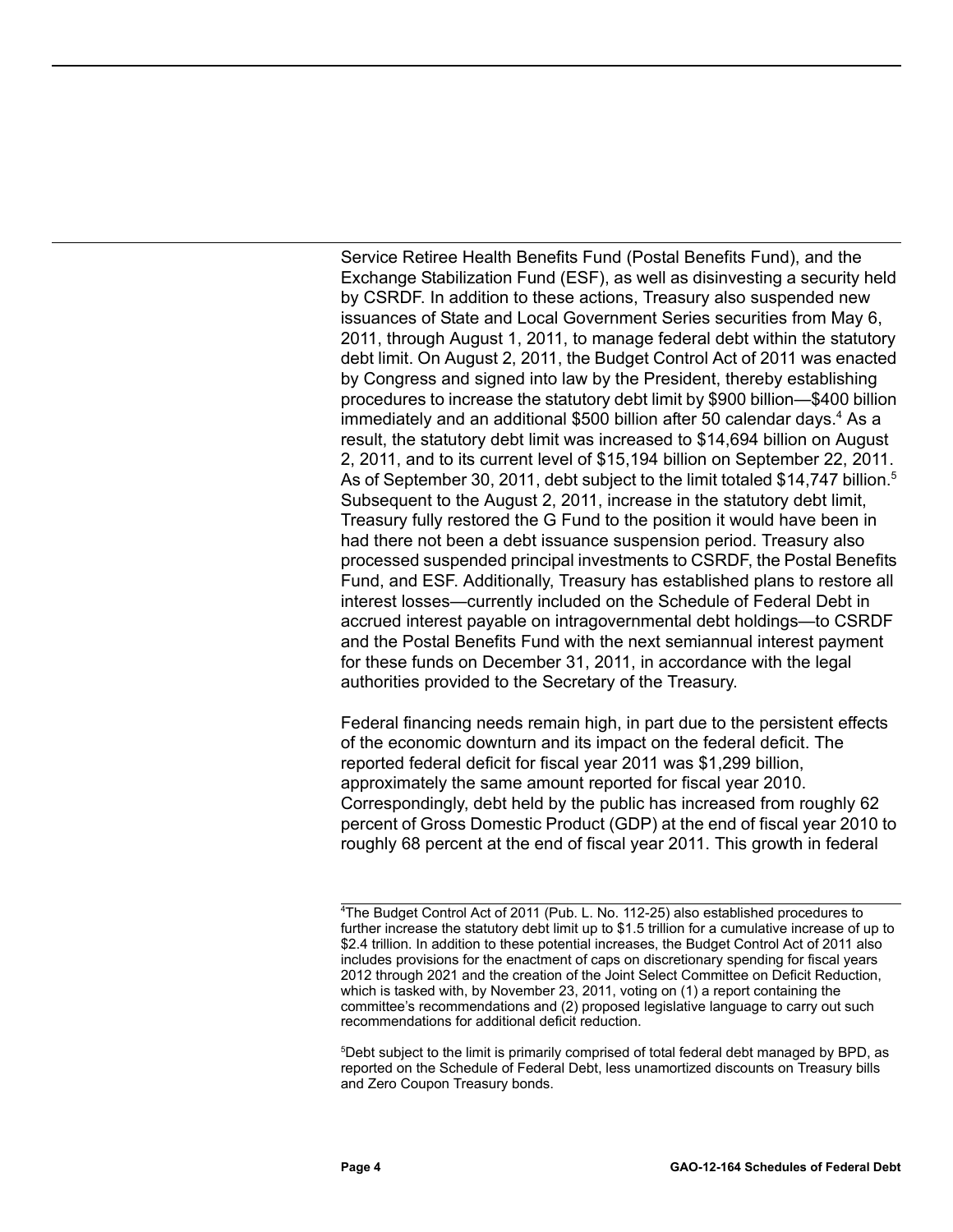debt comes at a time when the budgetary pressures from rising health care costs and the aging of the U.S. population have begun to build. The oldest members of the baby-boom generation are already eligible for early Social Security retirement benefits and become eligible for Medicare this year. The Social Security program, which historically ran large cash surpluses that helped reduce the government's need to borrow from the public to finance other programs, is now projected to pay more in benefits than it receives in tax income each year into the future. These pressures will increase in coming decades as more members of the baby-boom generation retire and become eligible for federal health programs.

The federal government's fiscal outlook has improved, largely due to provisions in the Budget Control Act of 2011. However, GAO's recent longrange federal budget simulations continue to show an unsustainable fiscal path driven by a structural imbalance between revenues and spending for major entitlement programs.<sup>6</sup> Addressing the long-term fiscal challenge will not be easy. It will likely require difficult decisions affecting both federal spending and revenue. The challenge is made greater by the need to balance the fragile economic recovery with the need to act soon to change the path.

As we have noted in previous years, Treasury reporting shows that foreign ownership of Treasury securities represents a significant portion of debt held by the public. As of June 30, 2011, the reported amount of Treasury securities held by foreign and international investors represented an estimated 46 percent of debt held by the public. While this percentage remained constant with that as of June 30, 2010, it remains considerably higher than the estimated 30 percent of debt held by the public as of June 30, 2001. According to amounts reported under the Treasury International Capital reporting system, Treasury estimates that the amount of Treasury securities held by foreign and international investors has increased by a total of \$3,518 billion over the past 10 years—from \$983 billion as of June 30, 2001, to \$4,501 billion as of June 30, 2011.<sup>7</sup>

6 For more information, see GAO, *The Federal Government's Long-Term Fiscal Outlook, Fall 2011 Update*, [GAO-12-28SP](http://www.gao.gov/products/GAO-12-28SP) (Washington, D.C.: October 2011).

7 Treasury, *Major Foreign Holders of Treasury Securities*, accessed November 1, 2011, [http://www.treasury.gov/resource-center/data-chart-center/tic/Documents/mfh.txt.](http://www.treasury.gov/resource-center/data-chart-center/tic/Documents/mfh.txt) Estimates of foreign ownership of Treasury securities are not reported in the Schedules of Federal Debt and as such we do not audit these amounts.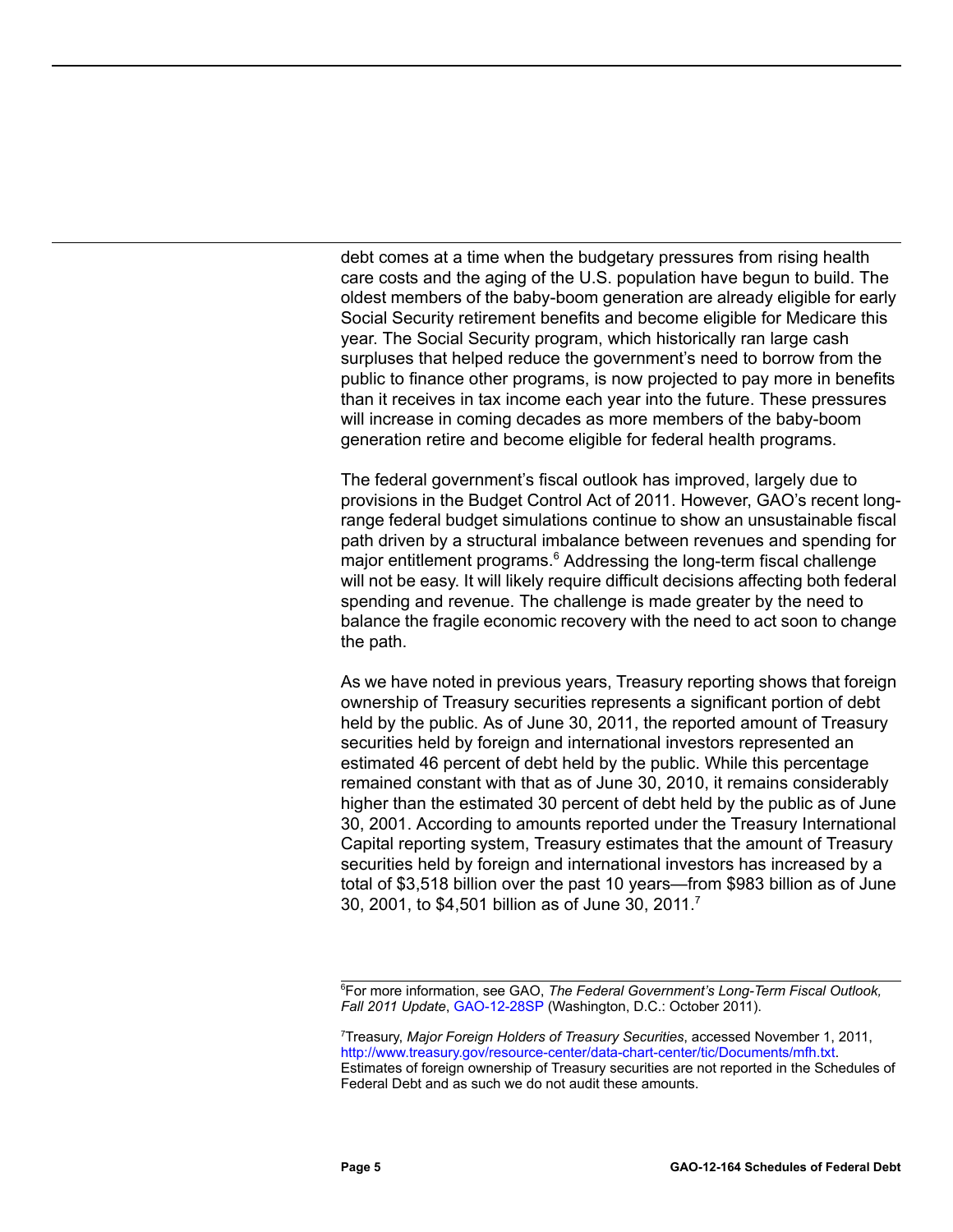We are sending copies of this report to interested congressional committees, the Commissioner of the Bureau of the Public Debt, the Inspector General of the Department of the Treasury, the Director of the Office of Management and Budget, and other agency officials. In addition, this report is available at no charge on the GAO website at [http://www.gao.gov.](http://www.gao.gov)

If you have any questions concerning this report, please contact me at (202) 512-3406 or [engelg@gao.gov.](mailto:engelg@gao.gov) Contact points for our Offices of Congressional Relations and Public Affairs may be found on the last page of this report.

Sincerely yours,

Harry T. Engel

Gary T. Engel **Director** Financial Management and Assurance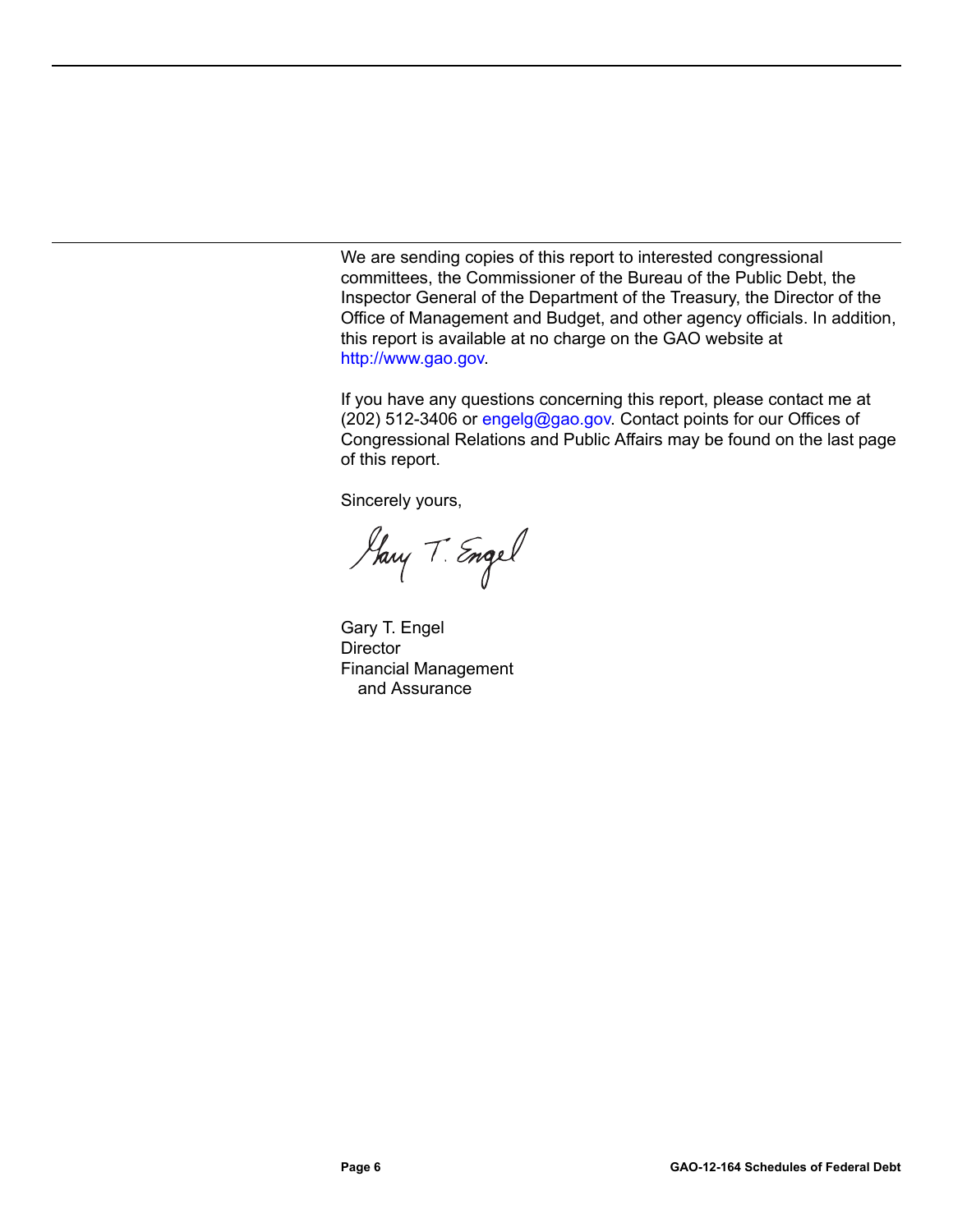

**United States Government Accountability Office Washington, D.C. 20548**

<span id="page-9-0"></span>To the Commissioner of the Bureau of the Public Debt

In connection with fulfilling our requirement to audit the consolidated financial statements of the U.S. government, we have audited the Schedules of Federal Debt Managed by the Bureau of the Public Debt (BPD) because of the significance of the federal debt to the federal government's consolidated financial statements.<sup>1</sup>

This auditor's report presents the results of our audits of the Schedules of Federal Debt Managed by BPD for the fiscal years ended September 30, 2011 and 2010. The Schedules of Federal Debt present the beginning balances, increases and decreases, and ending balances for (1) Federal Debt Held by the Public and Intragovernmental Debt Holdings, (2) the related Accrued Interest Payables, and (3) the related Net Unamortized Premiums and Discounts managed by the Department of the Treasury's (Treasury) BPD.<sup>2</sup>

In our audits of the Schedules of Federal Debt Managed by BPD for the fiscal years ended September 30, 2011 and 2010, we found

- the Schedules of Federal Debt are presented fairly, in all material respects, in conformity with U.S. generally accepted accounting principles;
- BPD maintained, in all material respects, effective internal control over financial reporting relevant to the Schedule of Federal Debt as of September 30, 2011; and
- no reportable noncompliance in fiscal year 2011 with selected provisions of laws we tested.

The following sections discuss in more detail (1) these conclusions; (2) our conclusion on the Overview on Federal Debt Managed by the Bureau of

2 Debt held by the public represents federal debt issued by Treasury and held by investors outside of the federal government, including individuals, corporations, state or local governments, the Federal Reserve, and foreign governments. Intragovernmental debt holdings represent federal debt owed by Treasury to federal government accounts, primarily federal trust funds such as Social Security and Medicare.

<sup>1</sup> 31 U.S.C. § 331(e)(2). As a bureau within the Department of the Treasury, federal debt and related activity and balances are also significant to the consolidated financial statements of Treasury (see 31 U.S.C. § 3515(b)).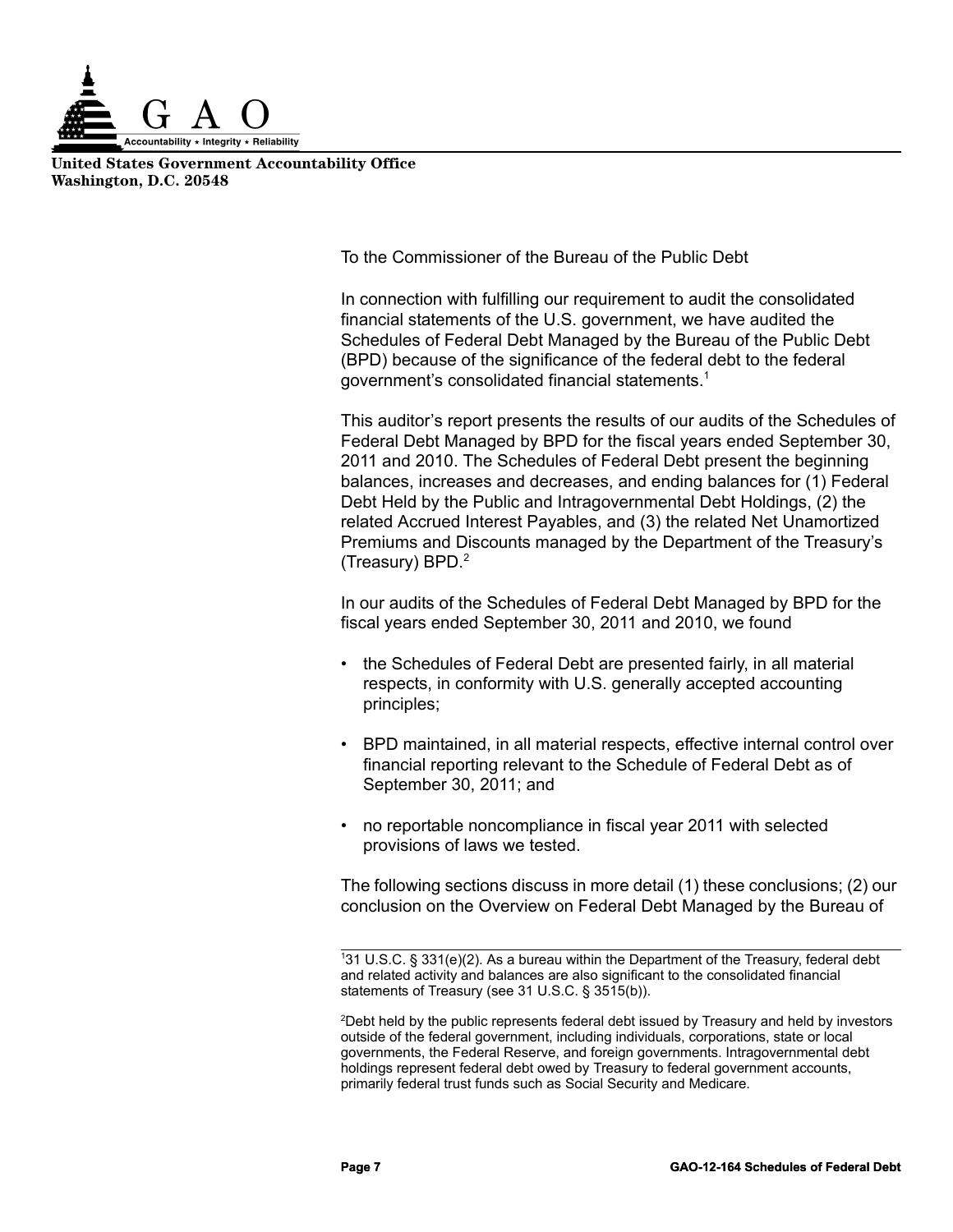<span id="page-10-1"></span><span id="page-10-0"></span>

|                                                       | the Public Debt; (3) our audit objectives, scope, and methodology; and (4)<br>BPD's comments on a draft of this report.                                                                                                                                                                                                                                                                                                                                                                                                                                              |
|-------------------------------------------------------|----------------------------------------------------------------------------------------------------------------------------------------------------------------------------------------------------------------------------------------------------------------------------------------------------------------------------------------------------------------------------------------------------------------------------------------------------------------------------------------------------------------------------------------------------------------------|
| Opinion on the<br><b>Schedules of Federal</b><br>Debt | The Schedules of Federal Debt including the accompanying notes present<br>fairly, in all material respects, in conformity with U.S. generally accepted<br>accounting principles, the balances as of September 30, 2011, 2010, and<br>2009 for Federal Debt Managed by BPD; the related Accrued Interest<br>Payables and Net Unamortized Premiums and Discounts; and the related<br>increases and decreases for the fiscal years ended September 30, 2011<br>and 2010.                                                                                                |
| Opinion on Internal<br>Control                        | BPD maintained, in all material respects, effective internal control over<br>financial reporting relevant to the Schedule of Federal Debt as of<br>September 30, 2011, that provided reasonable assurance that<br>misstatements, losses, or noncompliance material in relation to the<br>Schedule of Federal Debt would be prevented or detected and corrected<br>on a timely basis. Our opinion on internal control is based on criteria<br>established under 31 U.S.C. § 3512(c), (d), commonly known as the<br>Federal Managers' Financial Integrity Act (FMFIA). |
|                                                       | We identified deficiencies in BPD's system of internal control that we<br>consider not to be material weaknesses or significant deficiencies. <sup>3</sup> We<br>have communicated these matters to management and, where<br>appropriate, will report on them separately.                                                                                                                                                                                                                                                                                            |

<sup>3</sup> A material weakness is a deficiency, or a combination of deficiencies, in internal control such that there is a reasonable possibility that a material misstatement of the entity's financial statements will not be prevented, or detected and corrected, on a timely basis. A significant deficiency is a deficiency, or combination of deficiencies, in internal control that is less severe than a material weakness, yet important enough to merit attention by those charged with governance. A deficiency in internal control exists when the design or operation of a control does not allow management or employees, in the normal course of performing their assigned functions, to prevent, or detect and correct, misstatements on a timely basis.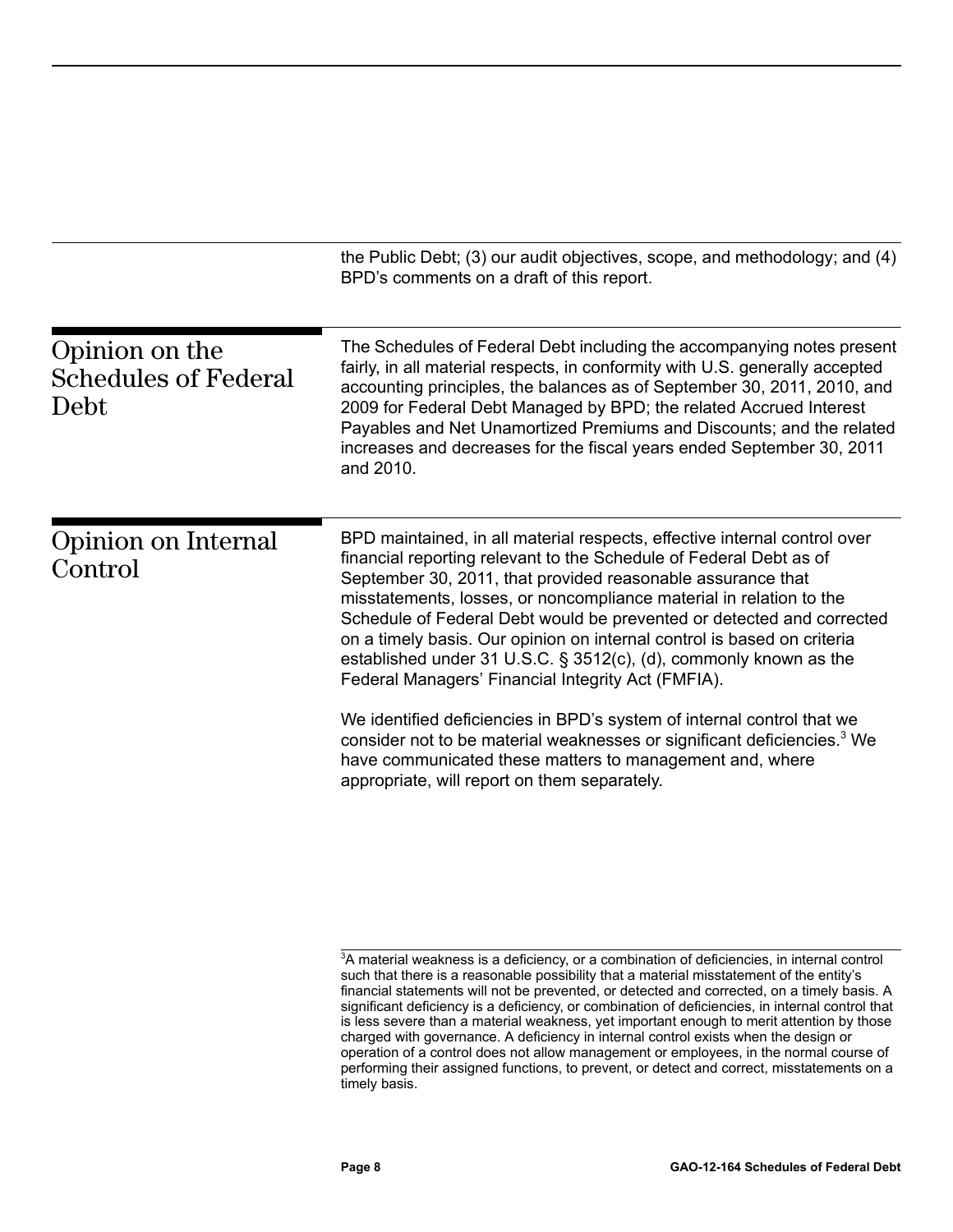<span id="page-11-2"></span><span id="page-11-1"></span><span id="page-11-0"></span>

| Compliance with<br><b>Selected Provisions of</b><br>Laws | Our tests of BPD's compliance in fiscal year 2011 with selected provisions<br>of laws disclosed no instances of noncompliance that would be reportable<br>under U.S. generally accepted government auditing standards. The<br>objective of our audit of the Schedule of Federal Debt for the fiscal year<br>ended September 30, 2011, was not to provide an opinion on overall<br>compliance with laws and regulations. Accordingly, we do not express<br>such an opinion.                                                                                                                                                                                                                                                                                                                                  |
|----------------------------------------------------------|-------------------------------------------------------------------------------------------------------------------------------------------------------------------------------------------------------------------------------------------------------------------------------------------------------------------------------------------------------------------------------------------------------------------------------------------------------------------------------------------------------------------------------------------------------------------------------------------------------------------------------------------------------------------------------------------------------------------------------------------------------------------------------------------------------------|
| Consistency of Other<br>Information                      | BPD's Overview on Federal Debt Managed by the Bureau of the Public<br>Debt contains information, some of which is not directly related to the<br>Schedules of Federal Debt. We did not audit and we do not express an<br>opinion on this information. However, we compared this information for<br>consistency with the Schedules of Federal Debt and discussed the<br>methods of measurement and presentation with BPD officials. On the<br>basis of this limited work, we found no material inconsistencies with the<br>Schedules of Federal Debt or U.S. generally accepted accounting<br>principles.                                                                                                                                                                                                    |
| Objectives, Scope, and<br>Methodology                    | BPD management is responsible for (1) preparing the Schedules of<br>Federal Debt in conformity with U.S. generally accepted accounting<br>principles; (2) establishing and maintaining effective internal control over<br>financial reporting, and evaluating its effectiveness; and (3) complying with<br>applicable laws and regulations. BPD management evaluated the<br>effectiveness of BPD's internal control over financial reporting relevant to<br>the Schedule of Federal Debt as of September 30, 2011, based on the<br>criteria established under FMFIA. BPD management's assertion based on<br>its evaluation is included in appendix I.                                                                                                                                                       |
|                                                          | We are responsible for planning and performing the audit to obtain<br>reasonable assurance and provide our opinion about whether (1) the<br>Schedules of Federal Debt are presented fairly, in all material respects, in<br>conformity with U.S. generally accepted accounting principles; and (2)<br>BPD management maintained, in all material respects, effective internal<br>control over financial reporting relevant to the Schedule of Federal Debt as<br>of September 30, 2011. We are also responsible for (1) testing compliance<br>with selected provisions of laws and regulations that have a direct and<br>material effect on the Schedule of Federal Debt; and (2) performing limited<br>procedures with respect to certain other information accompanying the<br>Schedules of Federal Debt. |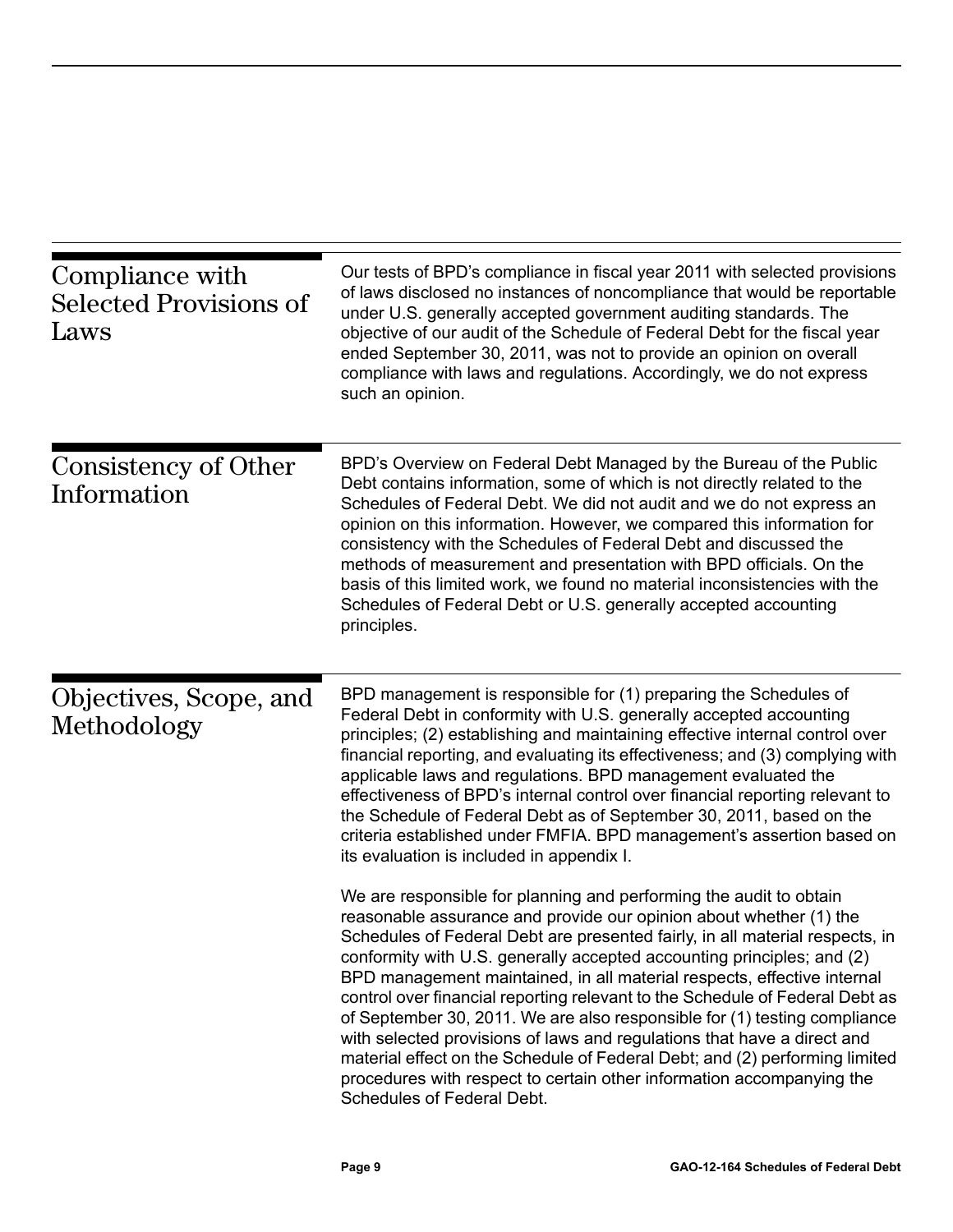In order to fulfill these responsibilities, we

- examined, on a test basis, evidence supporting the amounts and disclosures in the Schedules of Federal Debt;
- assessed the accounting principles used and any significant estimates made by management;
- evaluated the overall presentation of the Schedules of Federal Debt;
- obtained an understanding of the entity and its operations, including its internal control over financial reporting relevant to the Schedule of Federal Debt;
- considered BPD's process for evaluating and reporting on internal control over financial reporting relevant to the Schedule of Federal Debt based on the criteria established under FMFIA;
- assessed the risk that a material misstatement exists in the Schedule of Federal Debt and the risk that a material weakness exists in internal control over financial reporting relevant to the Schedule of Federal Debt;
- evaluated the design and operating effectiveness of internal control over financial reporting relevant to the Schedule of Federal Debt based on the assessed risk;
- tested internal control over financial reporting relevant to the Schedule of Federal Debt;
- tested compliance in fiscal year 2011 with the (1) statutory debt limit (31 U.S.C. §§ 3101 and 3101A); (2) suspension and early redemption of investments from the Civil Service Retirement and Disability Fund  $(CSRDF)$  (5 U.S.C. § 8348(j),(k)); and (3) suspension of investments from the Government Securities Investment Fund (G-Fund) (5 U.S.C. § 8438(g)); and
- performed such other procedures as we considered necessary in the circumstances.

Internal control over financial reporting relevant to the Schedule of Federal Debt is a process effected by those charged with governance,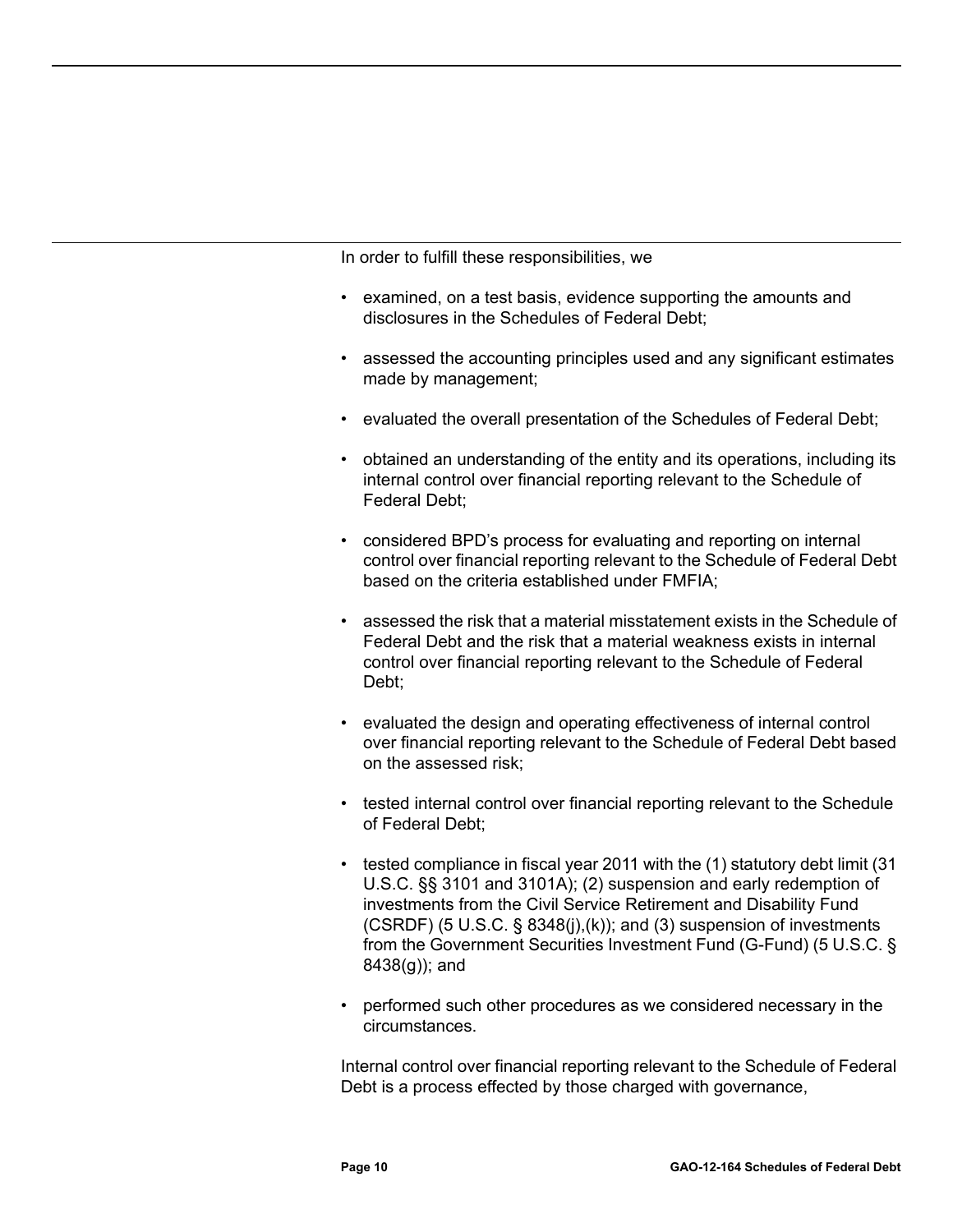management, and other personnel, the objectives of which are to provide reasonable assurance that (1) transactions are properly recorded, processed, and summarized to permit the preparation of the Schedule of Federal Debt in conformity with U.S. generally accepted accounting principles; and (2) transactions related to the Schedule of Federal Debt are executed in accordance with laws governing the use of budget authority and other laws and regulations that could have a direct and material effect on the Schedule of Federal Debt.

We did not evaluate all internal controls relevant to operating objectives as broadly established under FMFIA, such as those controls relevant to preparing statistical reports and ensuring efficient operations. We limited our internal control testing to testing controls over financial reporting. Our internal control testing was for the purpose of expressing an opinion on the effectiveness of internal control over financial reporting and may not be sufficient for other purposes. Consequently, our audit may not identify all deficiencies in internal control over financial reporting that are less severe than a material weakness. Because of inherent limitations, internal control may not prevent or detect and correct misstatements due to error or fraud, losses, or noncompliance. We also caution that projecting any evaluation of effectiveness to future periods is subject to the risk that controls may become inadequate because of changes in conditions, or that the degree of compliance with the policies or procedures may deteriorate.

We did not test compliance with all laws and regulations applicable to BPD. We limited our tests of compliance to selected provisions of laws that have a direct and material effect on the Schedule of Federal Debt for the fiscal year ended September 30, 2011. We caution that noncompliance may occur and not be detected by these tests and that such testing may not be sufficient for other purposes.

We performed our audit in accordance with U.S. generally accepted government auditing standards. We believe our audit provides a reasonable basis for our opinions and other conclusions.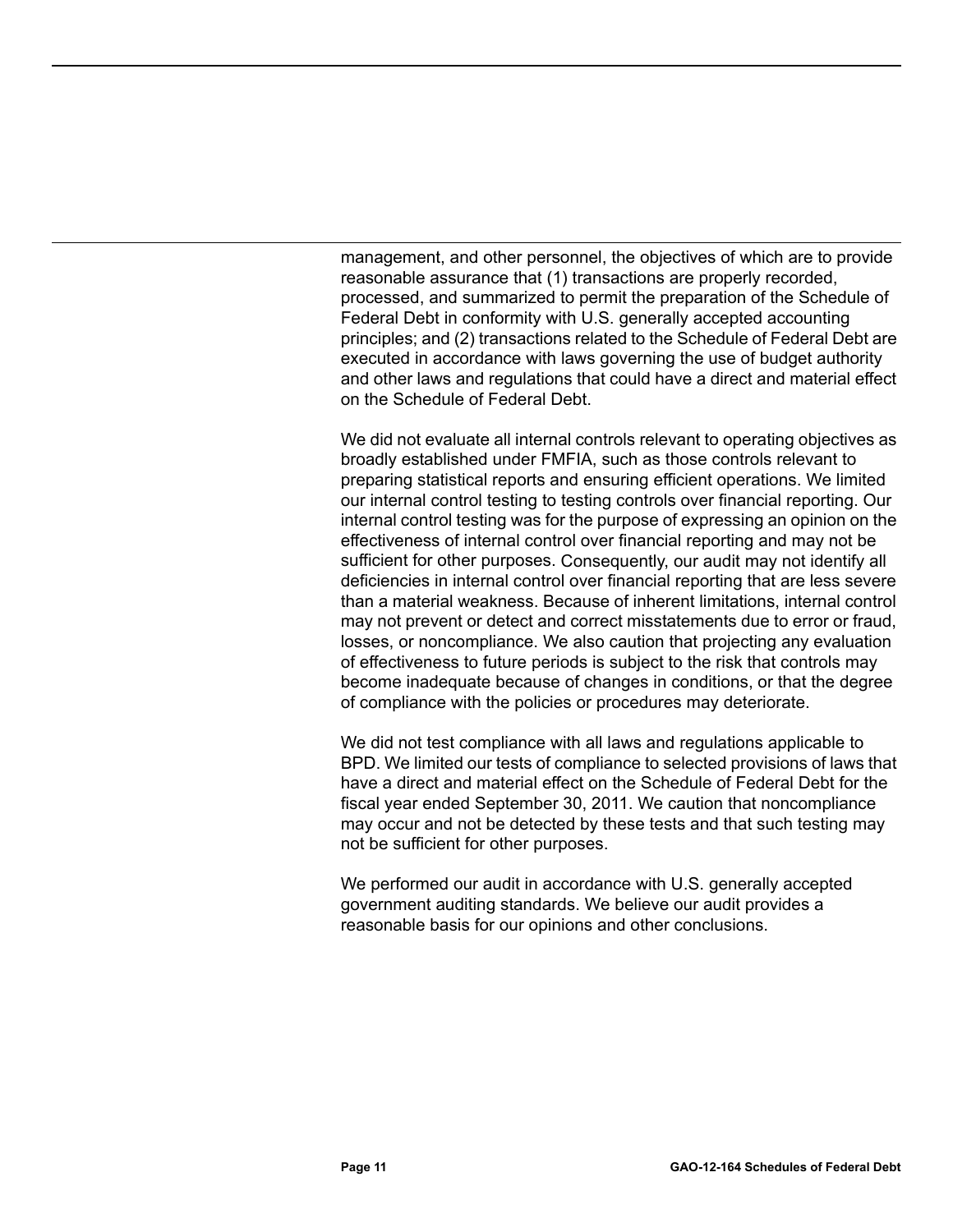<span id="page-14-0"></span>Agency Comments In commenting on a draft of this report, BPD's Commissioner concurred<br>
With our conclusions BPD's comments are repristed in their entirety in with our conclusions. BPD's comments are reprinted in their entirety in appendix II.

Harry T. Engel

Gary T. Engel **Director** Financial Management and Assurance

November 1, 2011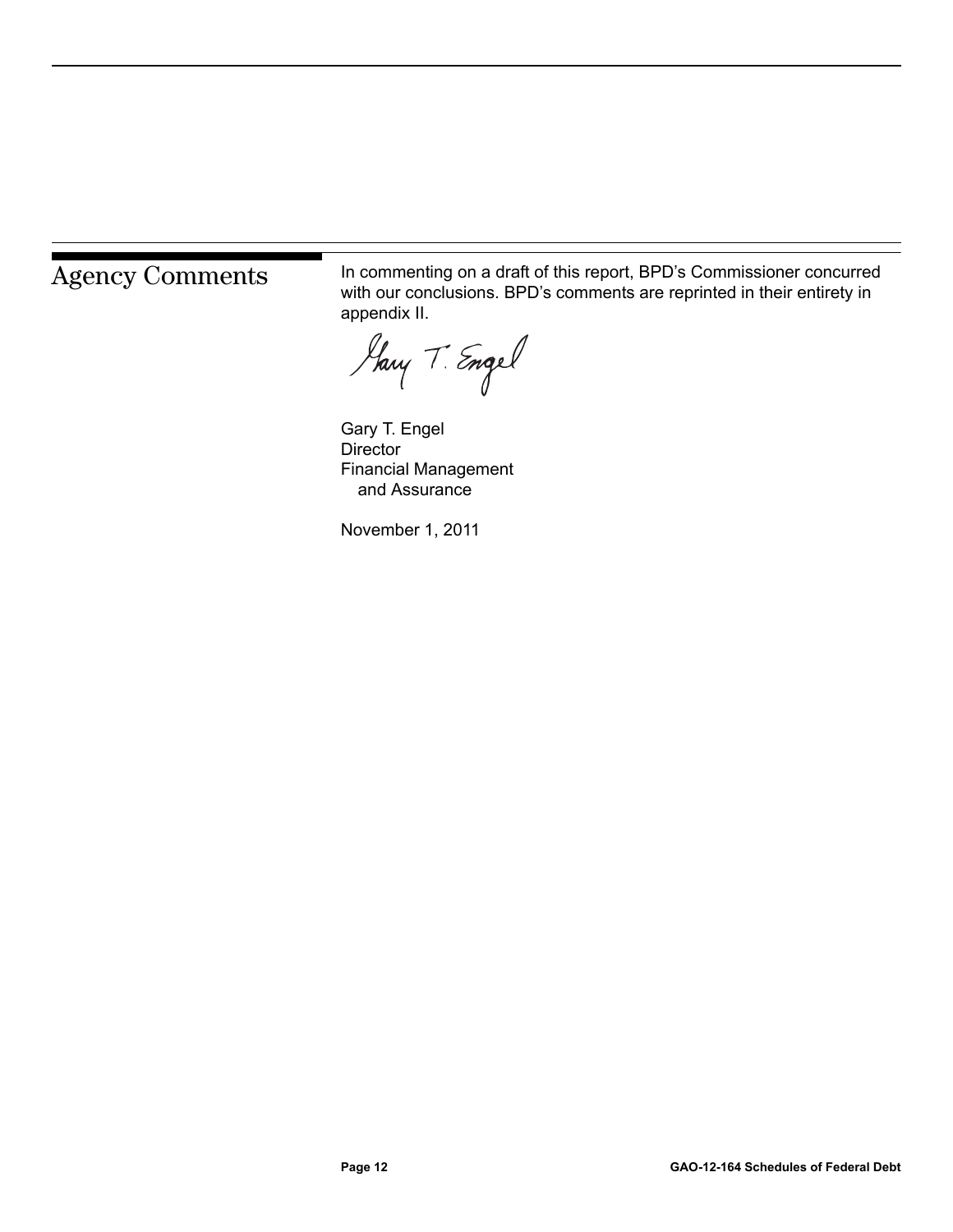### <span id="page-15-0"></span>Overview, Schedules, and Notes

<span id="page-15-1"></span>**Overview on Federal Debt Managed by the Bureau of the Public Debt**

#### **Overview on Federal Debt Managed by the Bureau of the Public Debt**

#### *Gross Federal Debt Outstanding<sup>1</sup>*

Federal debt managed by the Bureau of the Public Debt (BPD) comprises debt held by the public and debt held by certain federal government accounts (under 31 U.S.C. § 3101), the latter of which is referred to as intragovernmental debt holdings. As of September 30, 2011 and 2010, outstanding gross federal debt managed by BPD totaled \$14,781 and \$13,551 billion, respectively. The increase in gross federal debt of \$1,230 billion during fiscal year 2011 was due to an increase in gross intragovernmental debt holdings of \$126 billion and an increase in gross debt held by the public of \$1,104 billion. As Figure 1 illustrates, both intragovernmental debt holdings and debt held by the public have increased since fiscal year 2007. The primary reason for the increases in intragovernmental debt holdings is the excess annual receipts (including interest earnings) over disbursements in the Federal Old-Age and Survivors Insurance Trust Fund, Civil Service Retirement and Disability Fund, Military Retirement Fund, and DOD Medicare-Eligible Retiree Health Care Fund. The increases in debt held by the public are due primarily to total federal spending exceeding total federal revenues. As of September 30, 2011, gross debt held by the public totaled \$10,127 billion and gross intragovernmental debt holdings totaled \$4,654 billion.



<sup>1</sup> Federal debt outstanding reported here differs from the amount reported in the Financial Report of the United States<br>Government because of the securities not maintained or reported by BPD which are issued by the Federa other specific securities issued outside of the authority of Title 31, U.S. Code, section 3101.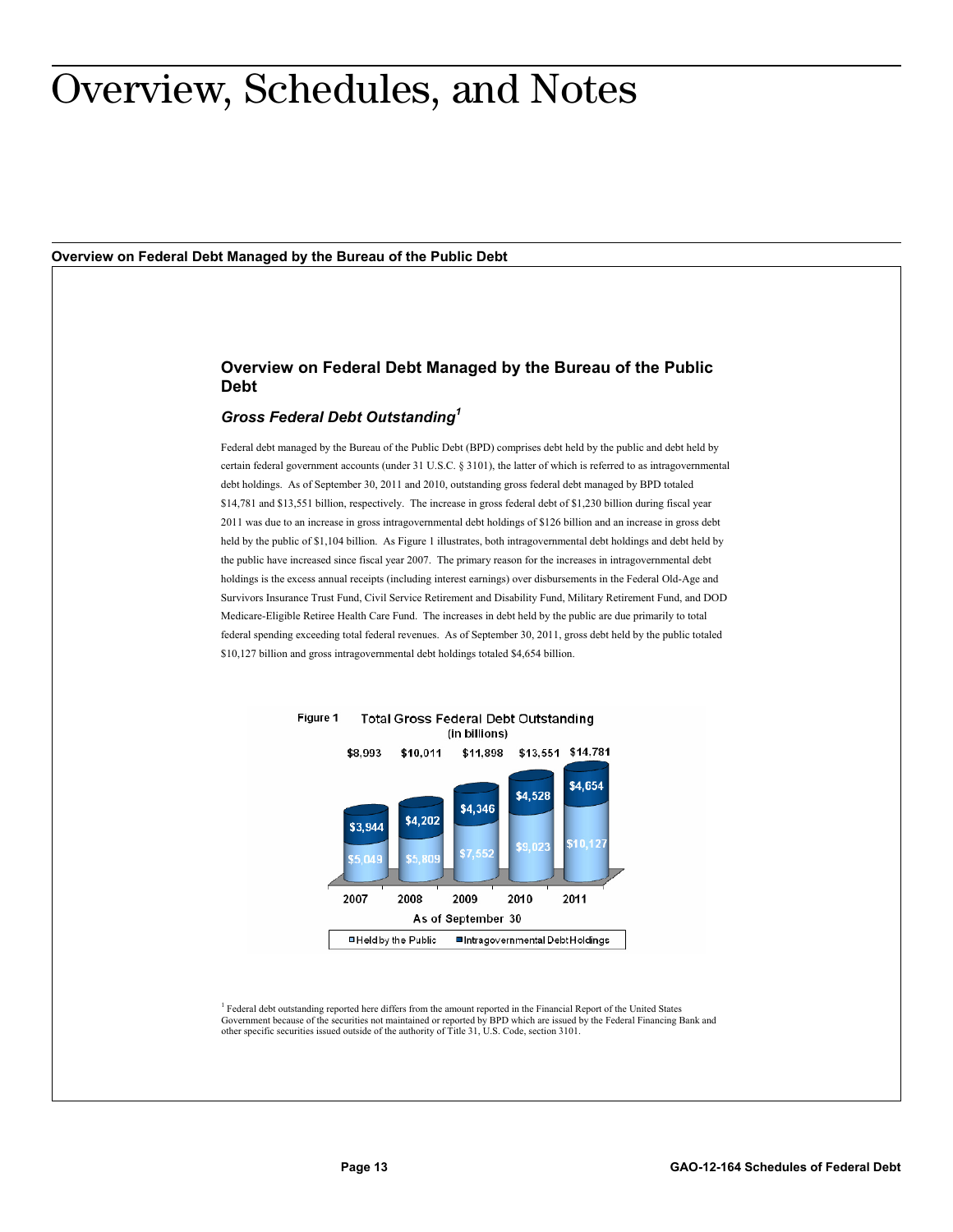#### *Interest Expense*

Interest expense incurred during fiscal year 2011 consists of (1) interest accrued and paid on debt held by the public or credited to accounts holding intragovernmental debt during the fiscal year, (2) interest accrued during the fiscal year, but not yet paid on debt held by the public or credited to accounts holding intragovernmental debt, and (3) net amortization of premiums and discounts. The primary components of interest expense are interest paid on the debt held by the public and interest credited to federal government trust funds and other federal government accounts that hold Treasury securities. The interest paid on the debt held by the public affects the current spending of the federal government and represents the burden of servicing its debt (i.e., payments to outside creditors). Interest credited to federal government trust funds and other federal government accounts, on the other hand, does not result in an immediate outlay of the Federal Government because one part of the government pays the interest and another part receives it. However, this interest represents a claim on future budgetary resources and hence an obligation on future taxpayers. This interest, when reinvested by the trust funds and other federal government accounts, is included in the programs' excess funds not currently needed in operations, which are invested in federal securities. For fiscal year 2011, interest expense incurred totaled \$454 billion, interest expense on debt held by the public was \$251 billion, and \$203 billion was interest incurred for intragovernmental debt holdings. As Figure 2 illustrates, total interest expense increased from fiscal year 2007 to 2008. However, due to the economic conditions, there was a significant increase in the demand for government backed securities during fiscal year 2009, which resulted in lower average interest rates and interest expense for that year. For example, the average interest rates on Treasury bills outstanding as of September 30, 2009 and 2008 were 0.3 percent and 1.6 percent, respectively. Interest expense increased for fiscal years 2010 and 2011 due primarily to an increase in Treasury notes and bonds outstanding, which have higher average interest rates than Treasury bills. Average interest rates on principal balances outstanding as of September 30, 2011 and 2010, are disclosed in the Notes to the Schedules of Federal Debt.

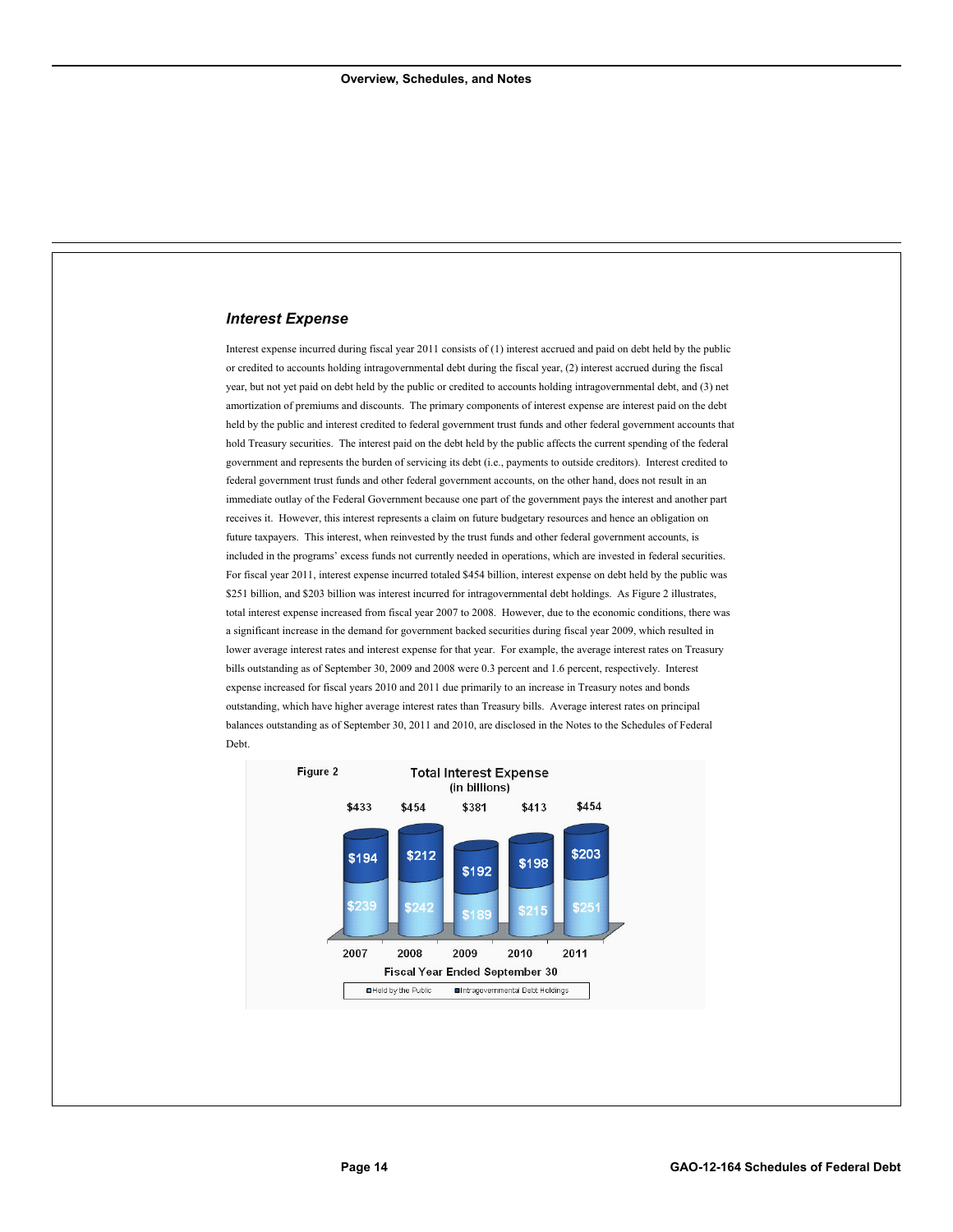#### *Debt Held by the Public*

Debt held by the public primarily represents the amount the Federal Government has borrowed to finance cumulative cash deficits. During fiscal year 2011, Treasury primarily used the existing suite of securities to meet the borrowing needs of the Federal Government while increasing its offerings of longer term securities to extend the average length of maturity. As a result, Treasury bills decreased by \$308 billion; whereas, Treasury notes, bonds, and TIPS increased by \$1,154 billion, \$170 billion, and \$112 billion respectively, in fiscal year 2011**.** As of September 30, 2011 and 2010, gross debt held by the public totaled \$10,127 billion and \$9,023 billion, respectively (see Figure 1), an increase of \$1,104 billion. This increase was primarily the result of borrowings needed to finance the government's fiscal year 2011 deficit. However, as a result of the increase in outstanding gross debt held by the public being in the form of longer term securities, the total dollar amount of activity for both borrowings and repayments of debt held by the public decreased for fiscal year 2011.

As of September 30, 2011, \$9,604 billion, or 95 percent, of the securities that constitute debt held by the public were marketable, meaning that once the Federal Government issues them, they can be resold by whoever owns them. Marketable debt is made up of Treasury bills, Treasury notes, Treasury bonds, and Treasury Inflation-Protected Securities (TIPS) with maturity dates ranging from less than 1 year out to 30 years. Of the marketable securities currently held by the public as of September 30, 2011, \$5,625 billion, or 59 percent, will mature within the next 4 years (see Figure 3). As of September 30, 2011 and 2010, notes and TIPS held by the public maturing within the next 10 years totaled \$6,916 billion and \$5,673 billion, respectively, an increase of \$1,243 billion.

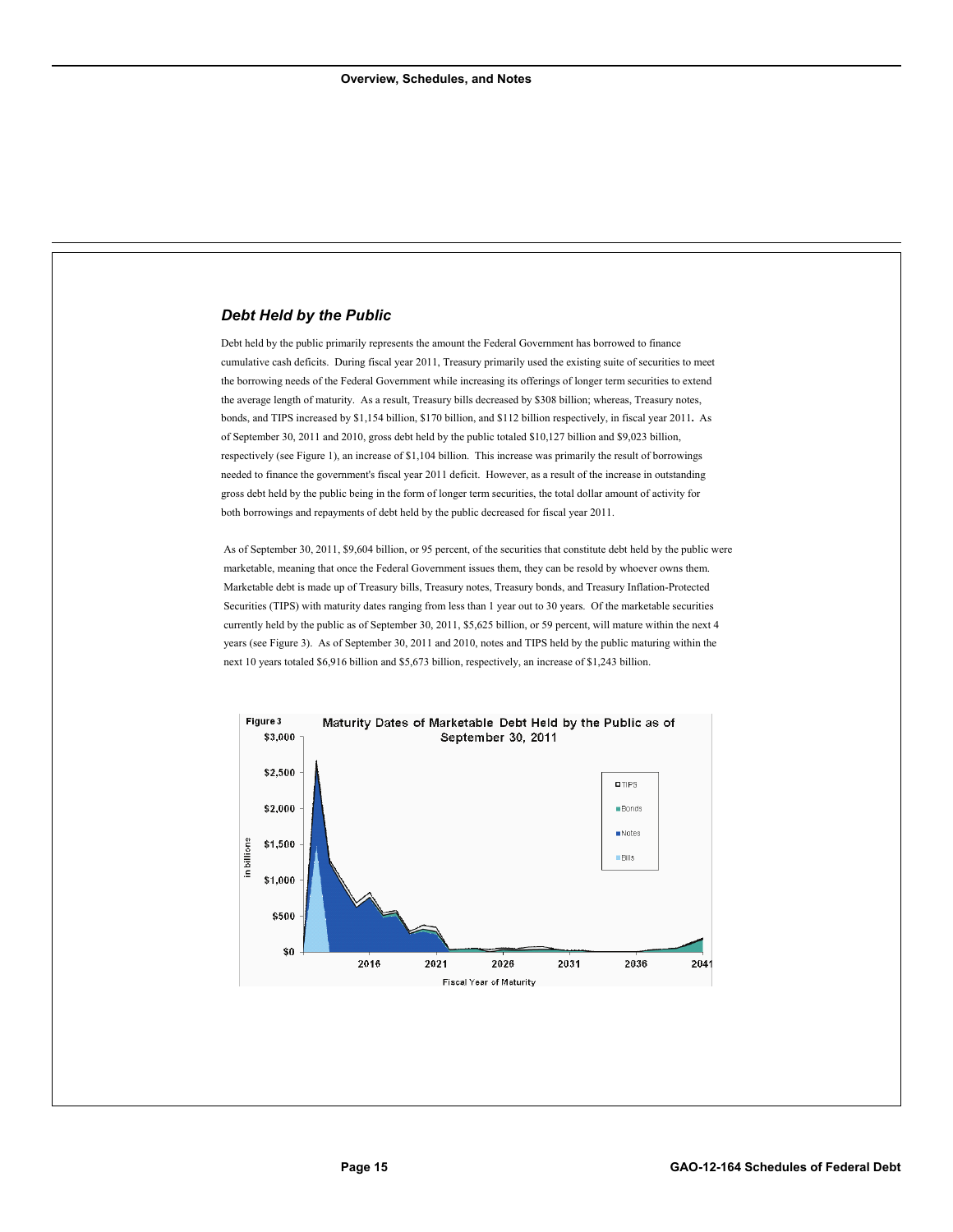#### *Debt Held by the Public, cont.*

The Federal Government also issues to the public nonmarketable securities, which cannot be resold, and have maturity dates from on demand out to 40 years. As of September 30, 2011, nonmarketable securities totaled \$523 billion, or 5 percent of debt held by the public. As of that date, nonmarketable securities primarily consisted of savings securities totaling \$185 billion, State and Local Government Series securities totaling \$152 billion, and Government Account Series securities totaling \$151 billion.

The Federal Reserve Banks (FRBs) act as fiscal agents for Treasury, as permitted by the Federal Reserve Act. As fiscal agents for Treasury, the FRBs play a significant role in the processing of marketable book-entry securities and paper U.S. savings bonds. For marketable book-entry securities, selected FRBs receive bids; issue book-entry securities to awarded bidders and collect payments on behalf of Treasury; and make interest and redemption payments from Treasury's account to the accounts of security holders. For paper U.S. savings bonds, selected FRBs sell, print, and deliver savings bonds; redeem savings bonds; and handle the related transfers of cash.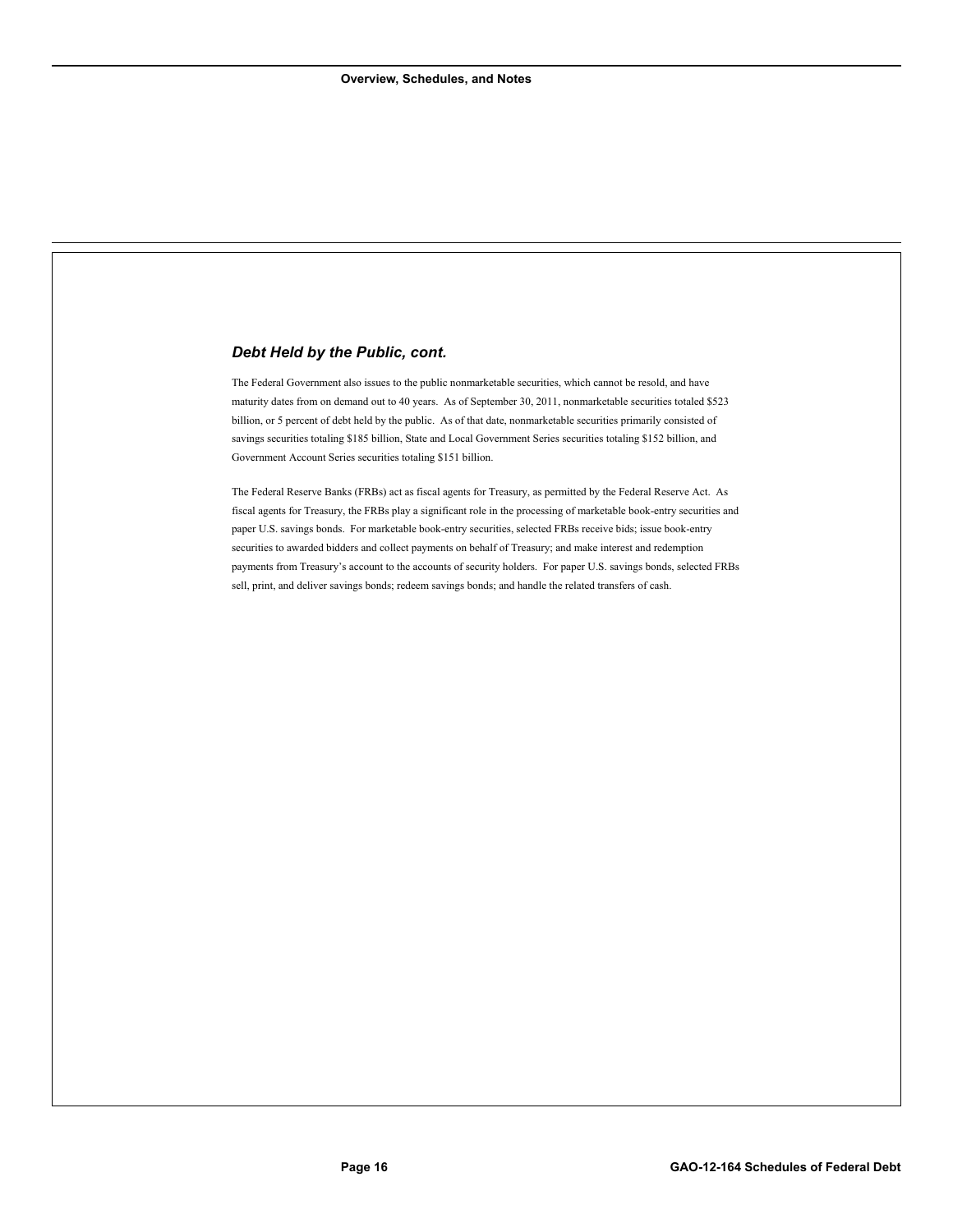#### *Intragovernmental Debt Holdings*

Intragovernmental debt holdings represent balances of Treasury securities held by over 230 individual federal government accounts with either the authority or the requirement to invest excess receipts in special U.S. Treasury securities that are guaranteed for principal and interest by the full faith and credit of the U.S. Government. Intragovernmental debt holdings primarily consist of balances in the Social Security, Medicare, Military Retirement and Health Care, and Civil Service Retirement and Disability trust funds.<sup>2</sup> As of September 30, 2011, such funds accounted for \$4,254 billion, or 91 percent, of the \$4,654 billion intragovernmental debt holdings balances (see Figure 4). As of September 30, 2011 and 2010, gross intragovernmental debt holdings totaled \$4,654 billion and \$4,528 billion, respectively (see Figure 1), an increase of \$126 billion.

The majority of intragovernmental debt holdings are Government Account Series (GAS) securities. GAS securities consist of par value securities and market-based securities, with terms ranging from on demand out to 30 years. Par value securities are issued and redeemed at par (100 percent of the face value), regardless of current market conditions. Market-based securities, however, can be issued at a premium or discount and are redeemed at par value on the maturity date or at market value if redeemed before the maturity date.



<sup>2</sup> The Social Security trust funds consist of the Federal Old-Age and Survivors Insurance Trust Fund and the Federal Disability Insurance Trust Fund. The Medicare trust funds are made up of the Federal Hospital Insurance Trust Fund and the Federal Supplementary Medical Insurance Trust Fund. The Military Retirement and Health Care Funds consist of the Military Retirement Fund and the DOD Medicare-Eligible Retiree Health Care Fund.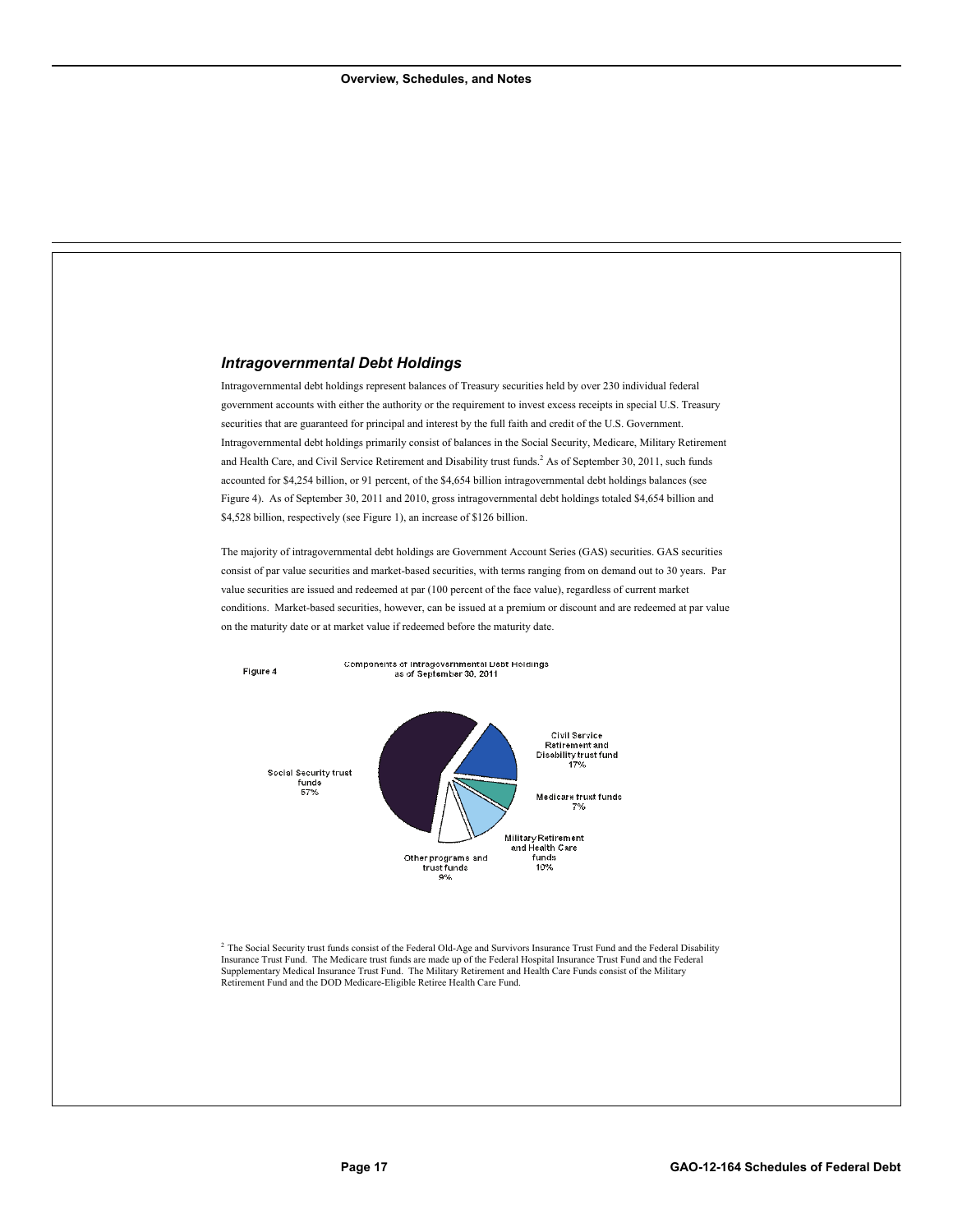#### *Significant Events in Fiscal Year 2011*

#### *Statutory Debt Limit Raised*

On August 2, 2011, the Budget Control Act of 2011 was signed into law, becoming Public Law No. 112-25. Pursuant to Public Law No. 112-25, the statutory debt limit was raised by \$400 billion to \$14,694 billion on August 2, 2011, and by \$500 billion to \$15,194 billion on September 22, 2011. The Budget Control Act of 2011 also enacted caps on discretionary spending for fiscal years 2012 through 2021 and created the Joint Select Committee on Deficit Reduction, which is tasked with proposing legislation for additional deficit reduction over the same period.

Prior to the enactment of the Budget Control Act of 2011, Treasury faced a period that required it to depart from its normal debt management procedures and to invoke legal authorities to avoid exceeding the statutory debt limit. On May 16, 2011, the Secretary of the Treasury declared a debt issuance suspension period beginning on that date, and extending through August 2, 2011. Treasury then utilized a number of extraordinary actions within its legal authorities, which included suspending investment of receipts and reinvestment of maturities (including interest earnings) of the Government Securities Investment Fund of the Federal Employees' Retirement System (G-Fund), the Exchange Stabilization Fund (ESF), the Civil Service Retirement and Disability Fund (Civil Service Fund), and the Postal Service Retiree Health Benefits Fund (Postal Benefits Fund); and redeeming a Civil Service Fund security early to make benefit payments. In addition to these actions, sales of State and Local Government Series securities were suspended from May 6, 2011 through August 1, 2011.

Subsequent to the August 2, 2011 increase to the statutory debt limit, BPD took steps to restore foregone principal and interest to the four funds used as "extraordinary measures" to keep the debt under the limit. Principal for the four funds (nearly \$240 billion) was restored on August 2, 2011, and interest for the G-Fund (\$378 million) was restored on August 3, 2011. ESF is not entitled to foregone interest. Interest for the Civil Service Fund and the Postal Benefits Fund – currently included on the Schedule of Federal Debt in accrued interest payable on intragovernmental debt holdings – will be restored on the next semi-annual interest payment date of December 31, 2011.

#### *Supplementary Financing Program*

The Supplementary Financing Program (SFP) is a temporary program announced on September 17, 2008, by Treasury and the Federal Reserve to provide emergency cash for Federal Reserve initiatives aimed at addressing the financial markets crisis. As of September 30, 2010, there were a total of 8 cash management bills outstanding that totaled \$200 billion. In July 2011, the balance in the SFP declined to zero and remained at that balance through September 30, 2011. At this time, Treasury does not plan to resume auctions of bills under the SFP in the near term.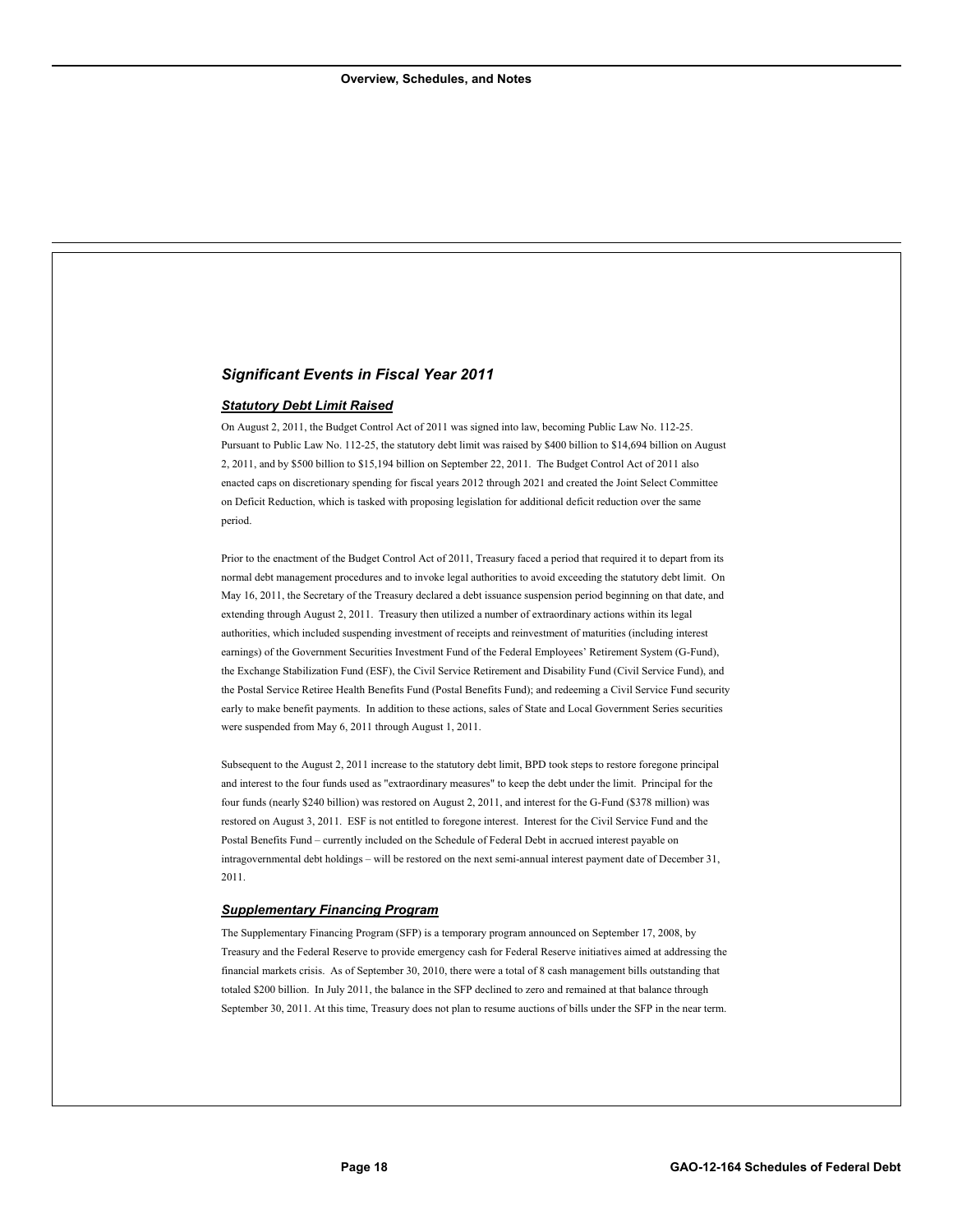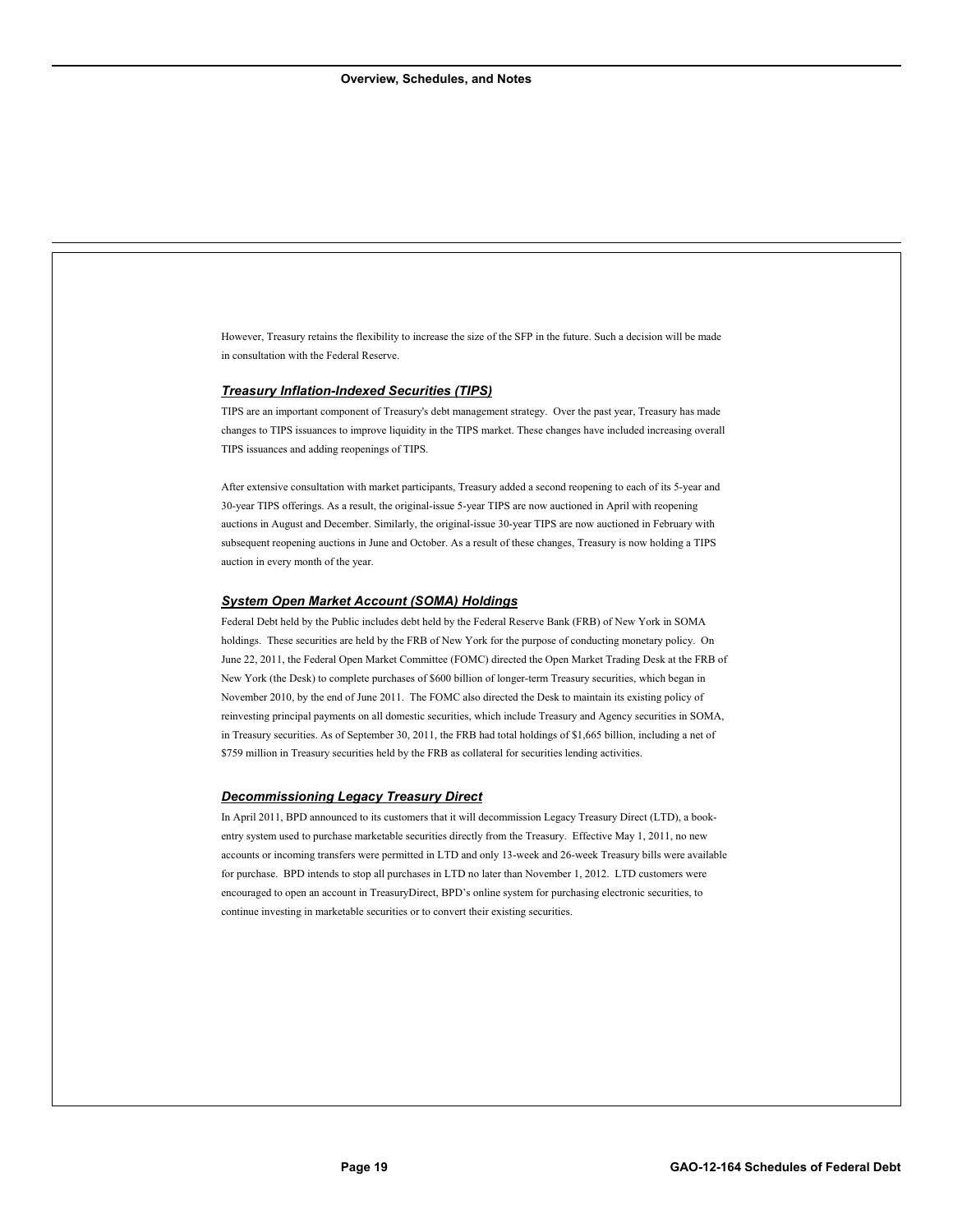#### *Historical Perspective*

Federal debt outstanding is one of the largest legally binding obligations of the Federal Government. Nearly all the federal debt has been issued by the Treasury with a small portion being issued by other federal government agencies. Treasury issues debt securities for two principal reasons, (1) to borrow needed funds to finance the current operations of the Federal Government and (2) to provide an investment and accounting mechanism for certain federal government accounts' (primarily federal trust funds) excess receipts. Total gross federal debt outstanding has dramatically increased over the past 25 years from \$2,125 billion as of September 30, 1986, to \$14,781 billion as of September 30, 2011 (see Figure 5). Large budget deficits emerged during the 1980's due to tax policy decisions and increased outlays for defense and domestic programs. Through fiscal year 1997, annual federal deficits continued to be large and debt continued to grow at a rapid pace. As a result, total federal debt more than doubled between 1986 and 1997.



By fiscal year 1998, federal debt held by the public was beginning to decline. In fiscal years 1998 through 2001, the amount of debt held by the public fell by \$476 billion, from \$3,815 billion to \$3,339 billion. However, federal debt held by the public began to increase in fiscal year 2002, primarily as a result of higher federal outlays. Federal debt held by the public increased by 51.2 percent from fiscal year 2002 through fiscal year 2007. From fiscal year 2008 through fiscal year 2011, federal debt held by the public more than doubled rising by \$5,078 billion. This increase is primarily a result of the federal government's response to the financial market crisis and the economic downturn. As a result, debt held by the public has increased from \$3,339 billion in 2001 to \$10,127 billion in 2011.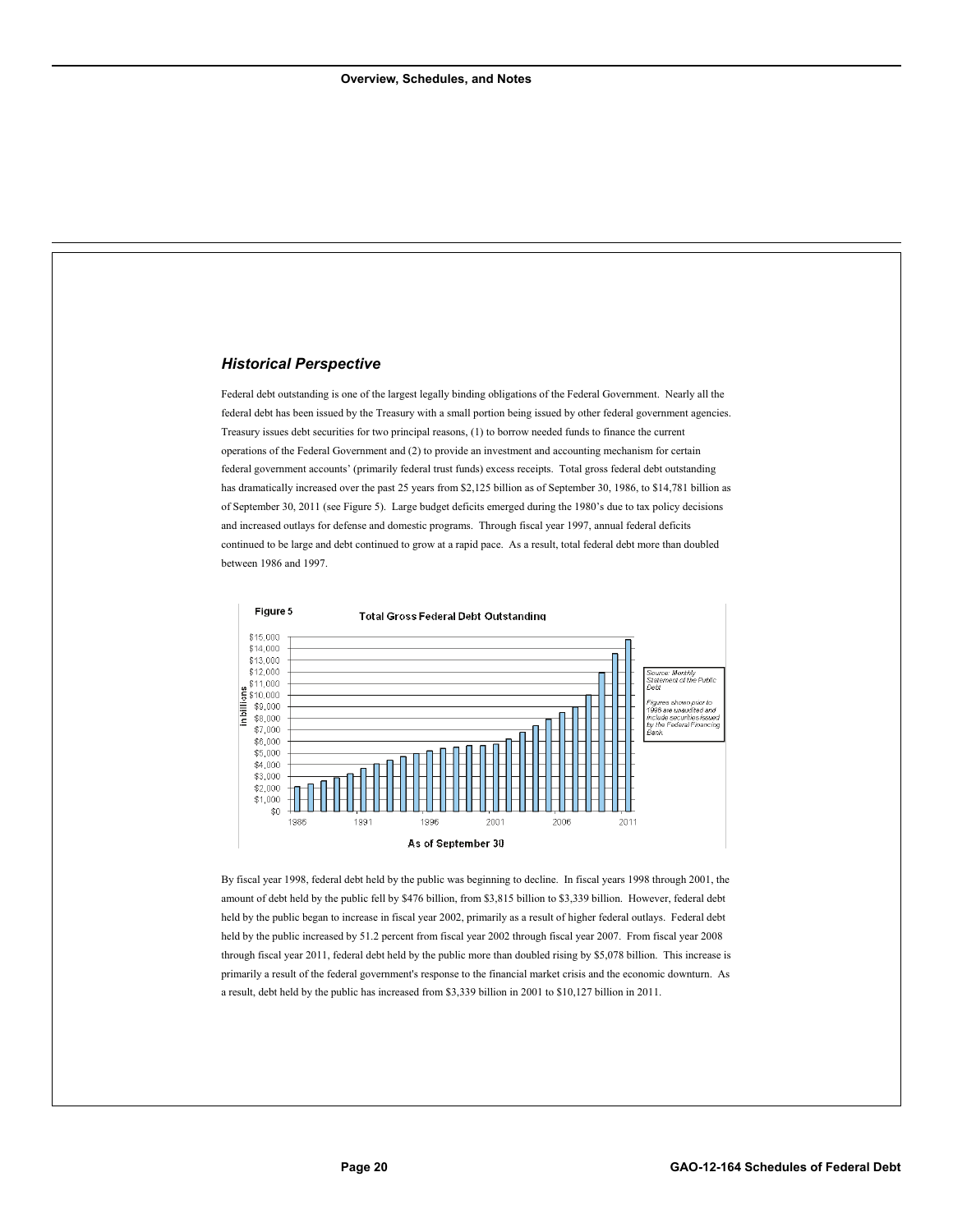#### *Historical Perspective, cont.*

Even in those years where debt held by the public declined, total federal debt increased because of increases in intragovernmental debt holdings. Over the past 4 fiscal years, intragovernmental debt holdings increased by \$710 billion, from \$3,944 billion as of September 30, 2007, to \$4,654 billion as of September 30, 2011. By law, federal government accounts, including trust funds, have the authority or are required to invest their excess annual receipts (including interest earnings) over disbursements in federal securities. As a result, the intragovernmental debt holdings balances primarily represent the cumulative surplus of funds due to the trust funds' cumulative annual excess of tax receipts, interest credited, and other collections compared to spending.

As shown in Figure 6, interest rates have fluctuated over the past 25 years. The average interest rates reflected here represent the original issue weighted effective yield on debt held by the public and intragovernmental debt holdings outstanding at the end of the fiscal year.

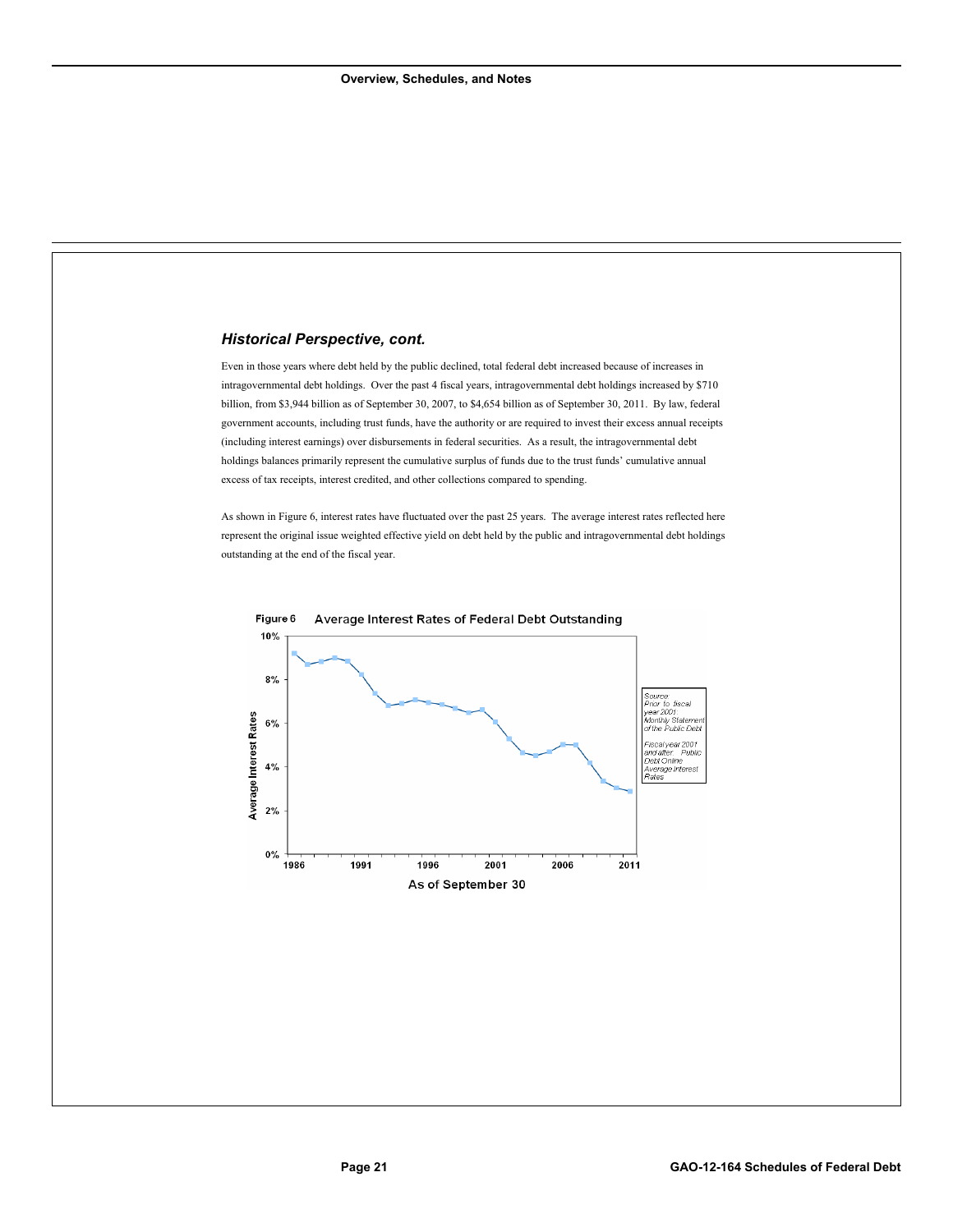#### <span id="page-24-0"></span>**Schedules of Federal Debt**

#### Schedules of Federal Debt

*Managed by the Bureau of the Public Debt For the Fiscal Years Ended September 30, 2011 and 2010 (Dollars in Millions)* 

| <b>Federal Debt</b>   |                                |                                             |                                                                                                                                                     |                                |                                                                                                                        |
|-----------------------|--------------------------------|---------------------------------------------|-----------------------------------------------------------------------------------------------------------------------------------------------------|--------------------------------|------------------------------------------------------------------------------------------------------------------------|
|                       |                                |                                             | <b>Intragovernmental Debt Holdings</b>                                                                                                              |                                |                                                                                                                        |
| Principal<br>(Note 2) | Accrued<br>Interest<br>Payable | Net Unamortized<br>Premiums/<br>(Discounts) | Principal<br>(Note 3)                                                                                                                               | Accrued<br>Interest<br>Payable | Net Unamortized<br>Premiums/<br>(Discounts)                                                                            |
| \$7,551,862           |                                | $($ \$33,905)                               | \$4,345,554                                                                                                                                         |                                | \$33,886                                                                                                               |
| 8,533,376             |                                | (7,912)                                     |                                                                                                                                                     |                                | 6.067                                                                                                                  |
|                       |                                |                                             |                                                                                                                                                     |                                |                                                                                                                        |
| 8,533,376             |                                | (7, 912)                                    | 182,529                                                                                                                                             |                                | 6.067                                                                                                                  |
| 7,062,430             |                                | (7,947)                                     |                                                                                                                                                     |                                | 1,549                                                                                                                  |
| 7,062,430             |                                | (7, 947)                                    | $\bf{0}$                                                                                                                                            |                                | 1,549                                                                                                                  |
| 9,022,808             |                                | (33,870)                                    | 4.528.083                                                                                                                                           |                                | 38,404                                                                                                                 |
| 7,965,202             |                                | (2,368)                                     |                                                                                                                                                     |                                |                                                                                                                        |
|                       |                                |                                             |                                                                                                                                                     |                                | 12,364                                                                                                                 |
| 7,965,202             |                                | (2,368)                                     | 126,291                                                                                                                                             |                                | 12,364                                                                                                                 |
| 6,860,979             |                                | (6,700)                                     |                                                                                                                                                     |                                | 3,144                                                                                                                  |
| 6,860,979             |                                | (6,700)                                     | $\bf{0}$                                                                                                                                            |                                | 3,144                                                                                                                  |
| \$10,127,031          |                                | $($ \$29,538)                               | \$4,654,374                                                                                                                                         |                                | \$47,624                                                                                                               |
|                       |                                |                                             | <b>Held by the Public</b><br>\$41,348<br>206,843<br>206,843<br>201,200<br>201,200<br>46,991<br>244,218<br>244,218<br>239,739<br>239,739<br>\$51,470 | 182,529<br>126,291             | \$49,443<br>199,789<br>199,789<br>200,650<br>200,650<br>48,582<br>205,881<br>205,881<br>206,685<br>206,685<br>\$47,778 |

*The accompanying notes are an integral part of these schedules.*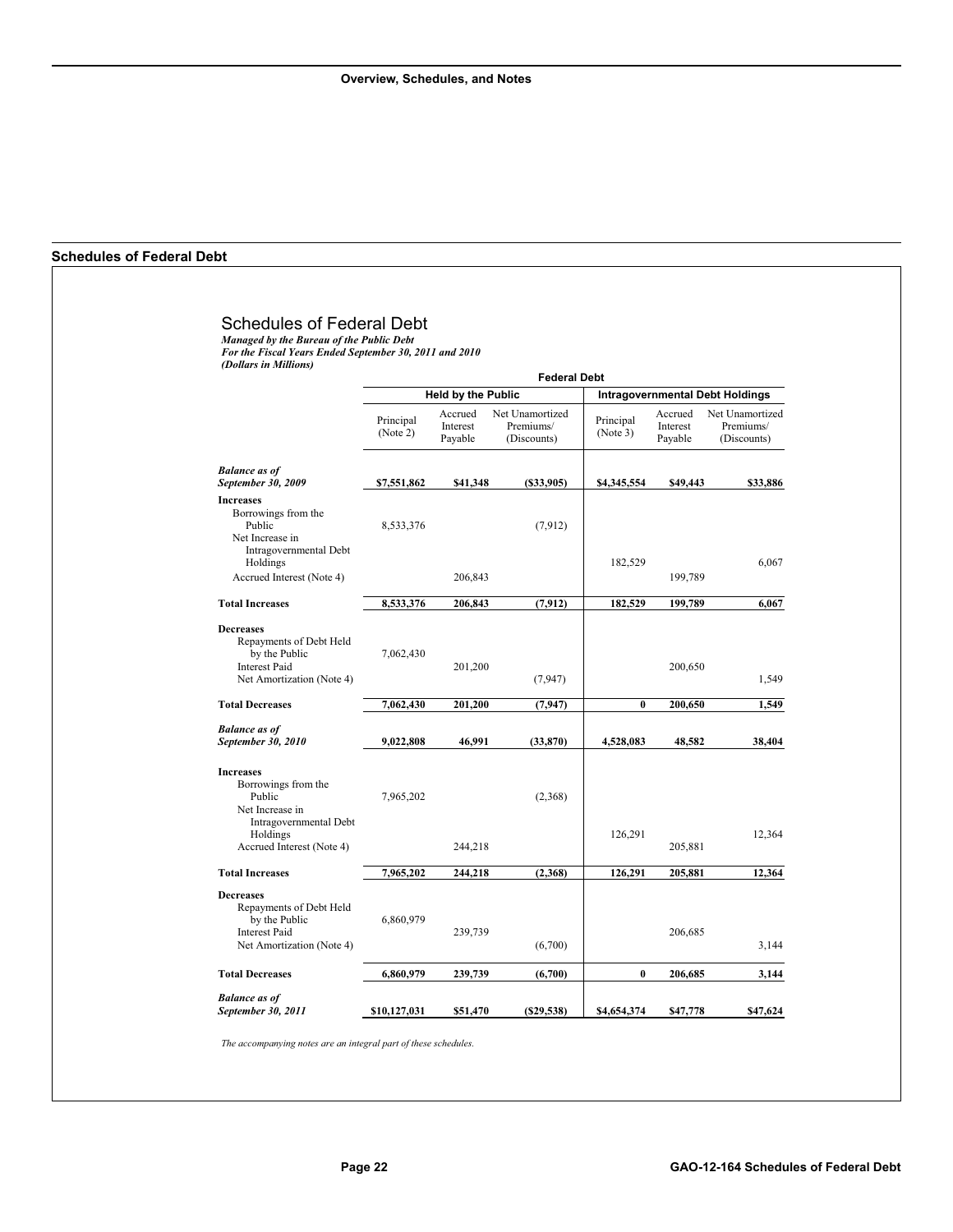#### <span id="page-25-0"></span>**Notes to the Schedules of Federal Debt**

*Notes to the Schedules of Federal Debt Managed by the Bureau of the Public Debt For the Fiscal Years Ended September 30, 2011 and 2010* 

 *(Dollars in Millions)* 

**Note 1. Significant Accounting Policies** 

Basis of Presentation

The Schedules of Federal Debt Managed by the Bureau of the Public Debt (BPD) have been prepared to report fiscal year 2011 and fiscal year 2010 balances and activity relating to monies borrowed from the public and certain federal government accounts under 31 U.S.C. § 3101 to fund the operations of the U.S. government. Permanent, indefinite appropriations are available for the payment of interest on the federal debt and the redemption of Treasury securities.

#### Reporting Entity

The Constitution empowers the Congress to borrow money on the credit of the United States. The Congress has authorized the Secretary of the Treasury to borrow monies to operate the federal government within a statutory debt limit. Title 31, U.S. Code authorizes Treasury to prescribe the debt instruments and otherwise limit and restrict the amount and composition of the debt. BPD, an organizational entity within the Fiscal Service of the Department of the Treasury, is responsible for issuing Treasury securities in accordance with such authority and to account for the resulting debt. In addition, BPD maintains an investment program for federal government accounts, including trust funds, that have legislative authority to invest temporary cash reserves not needed for current benefits and expenses. BPD issues and redeems Treasury securities for these federal government accounts based on data provided by the respective program agencies and other Treasury entities. BPD also issues other specific securities outside of the authority of 31 U.S.C. §3101, such as HOPE Bonds, that are not reported on the Schedules of Federal Debt Managed by the Bureau of the Public Debt.

#### Basis of Accounting

The schedules were prepared in conformity with U.S. generally accepted accounting principles and from BPD's automated debt accounting system. Accounting principles generally accepted for Federal entities are the standards prescribed by the Federal Accounting Standards Advisory Board (FASAB), which is the official body for setting accounting standards of the Federal government. The FASAB issued the Statement of Federal Financial Accounting Standards (SFFAS) No. 34, *The Hierarchy of Generally Accepted Accounting Principles, Including the Application of Standards Issued by the Financial Accounting Standards Board* in July 2009. SFFAS No. 34 identifies the sources of accounting principles and the framework for selecting the principles used in the preparation of general purpose financial reports of federal reporting entities that are presented in conformity with Federal generally accepted accounting principles.

Interest costs are recorded as expenses when incurred, instead of when paid. Certain Treasury securities are issued at a discount or premium. These discounts and premiums are amortized over the term of the security using an interest method for all long term securities and the straight line method for short term securities. The Department of the Treasury also issues Treasury Inflation-Protected Securities (TIPS). The principal for TIPS is adjusted daily over the life of the security based on the Consumer Price Index for all Urban Consumers.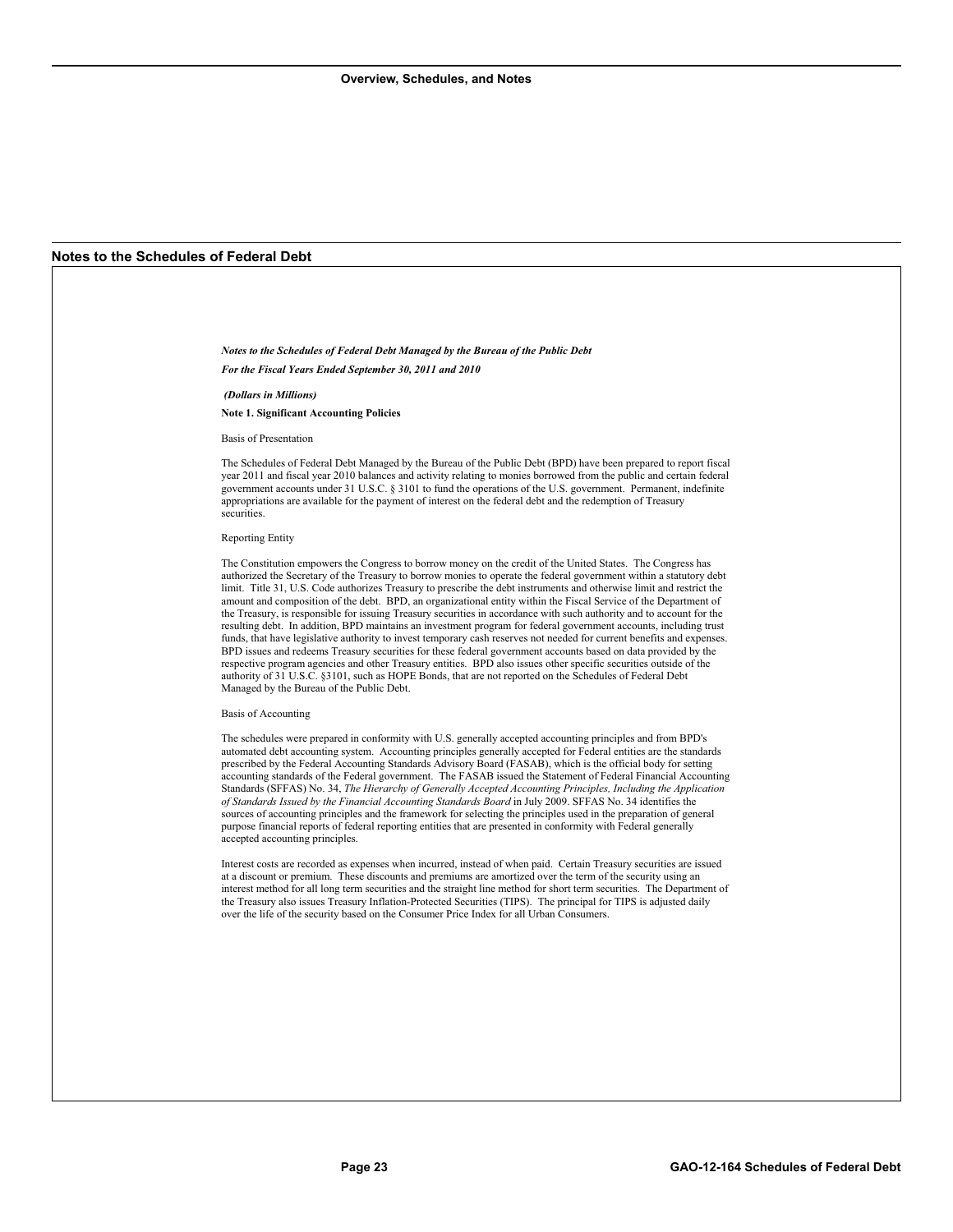| Notes to the Schedules of Federal Debt Managed by the Bureau of the Public Debt<br>For the Fiscal Years Ended September 30, 2011 and 2010                                                                                                                                                                                                                                                                                                                                                                                                                                                                                                                                                                                                                                                                                                                                                                                                                                                                                                                                                                                                                                                                                                                                                                                                                                                                                                                                                                                                                                                                                                                                                                                                                                                                                               |              |                  |             |                  |
|-----------------------------------------------------------------------------------------------------------------------------------------------------------------------------------------------------------------------------------------------------------------------------------------------------------------------------------------------------------------------------------------------------------------------------------------------------------------------------------------------------------------------------------------------------------------------------------------------------------------------------------------------------------------------------------------------------------------------------------------------------------------------------------------------------------------------------------------------------------------------------------------------------------------------------------------------------------------------------------------------------------------------------------------------------------------------------------------------------------------------------------------------------------------------------------------------------------------------------------------------------------------------------------------------------------------------------------------------------------------------------------------------------------------------------------------------------------------------------------------------------------------------------------------------------------------------------------------------------------------------------------------------------------------------------------------------------------------------------------------------------------------------------------------------------------------------------------------|--------------|------------------|-------------|------------------|
|                                                                                                                                                                                                                                                                                                                                                                                                                                                                                                                                                                                                                                                                                                                                                                                                                                                                                                                                                                                                                                                                                                                                                                                                                                                                                                                                                                                                                                                                                                                                                                                                                                                                                                                                                                                                                                         |              |                  |             |                  |
| (Dollars in Millions)<br>Note 2. Federal Debt Held by the Public                                                                                                                                                                                                                                                                                                                                                                                                                                                                                                                                                                                                                                                                                                                                                                                                                                                                                                                                                                                                                                                                                                                                                                                                                                                                                                                                                                                                                                                                                                                                                                                                                                                                                                                                                                        |              |                  |             |                  |
| As of September 30, 2011 and 2010, Federal Debt Held by the Public consisted of the following:                                                                                                                                                                                                                                                                                                                                                                                                                                                                                                                                                                                                                                                                                                                                                                                                                                                                                                                                                                                                                                                                                                                                                                                                                                                                                                                                                                                                                                                                                                                                                                                                                                                                                                                                          |              |                  |             |                  |
|                                                                                                                                                                                                                                                                                                                                                                                                                                                                                                                                                                                                                                                                                                                                                                                                                                                                                                                                                                                                                                                                                                                                                                                                                                                                                                                                                                                                                                                                                                                                                                                                                                                                                                                                                                                                                                         |              |                  |             |                  |
|                                                                                                                                                                                                                                                                                                                                                                                                                                                                                                                                                                                                                                                                                                                                                                                                                                                                                                                                                                                                                                                                                                                                                                                                                                                                                                                                                                                                                                                                                                                                                                                                                                                                                                                                                                                                                                         | 2011         |                  | 2010        |                  |
|                                                                                                                                                                                                                                                                                                                                                                                                                                                                                                                                                                                                                                                                                                                                                                                                                                                                                                                                                                                                                                                                                                                                                                                                                                                                                                                                                                                                                                                                                                                                                                                                                                                                                                                                                                                                                                         |              | Average Interest |             | Average Interest |
|                                                                                                                                                                                                                                                                                                                                                                                                                                                                                                                                                                                                                                                                                                                                                                                                                                                                                                                                                                                                                                                                                                                                                                                                                                                                                                                                                                                                                                                                                                                                                                                                                                                                                                                                                                                                                                         | Amount       | Rates            | Amount      | Rates            |
| Marketable:                                                                                                                                                                                                                                                                                                                                                                                                                                                                                                                                                                                                                                                                                                                                                                                                                                                                                                                                                                                                                                                                                                                                                                                                                                                                                                                                                                                                                                                                                                                                                                                                                                                                                                                                                                                                                             |              |                  |             |                  |
| <b>Treasury Bills</b>                                                                                                                                                                                                                                                                                                                                                                                                                                                                                                                                                                                                                                                                                                                                                                                                                                                                                                                                                                                                                                                                                                                                                                                                                                                                                                                                                                                                                                                                                                                                                                                                                                                                                                                                                                                                                   | \$1,475,557  | 0.1%             | \$1,783,675 | 0.2%             |
| <b>Treasury Notes</b>                                                                                                                                                                                                                                                                                                                                                                                                                                                                                                                                                                                                                                                                                                                                                                                                                                                                                                                                                                                                                                                                                                                                                                                                                                                                                                                                                                                                                                                                                                                                                                                                                                                                                                                                                                                                                   | 6,406,983    | 2.3%             | 5,252,585   | 2.6%             |
| <b>Treasury Bonds</b>                                                                                                                                                                                                                                                                                                                                                                                                                                                                                                                                                                                                                                                                                                                                                                                                                                                                                                                                                                                                                                                                                                                                                                                                                                                                                                                                                                                                                                                                                                                                                                                                                                                                                                                                                                                                                   | 1,016,408    | 5.8%             | 846,054     | 6.1%             |
| <b>TIPS</b>                                                                                                                                                                                                                                                                                                                                                                                                                                                                                                                                                                                                                                                                                                                                                                                                                                                                                                                                                                                                                                                                                                                                                                                                                                                                                                                                                                                                                                                                                                                                                                                                                                                                                                                                                                                                                             | 705,352      | 1.9%             | 593,614     | 2.2%             |
| <b>Total Marketable</b>                                                                                                                                                                                                                                                                                                                                                                                                                                                                                                                                                                                                                                                                                                                                                                                                                                                                                                                                                                                                                                                                                                                                                                                                                                                                                                                                                                                                                                                                                                                                                                                                                                                                                                                                                                                                                 | \$9,604,300  |                  | \$8,475,928 |                  |
| Nonmarketable                                                                                                                                                                                                                                                                                                                                                                                                                                                                                                                                                                                                                                                                                                                                                                                                                                                                                                                                                                                                                                                                                                                                                                                                                                                                                                                                                                                                                                                                                                                                                                                                                                                                                                                                                                                                                           | \$522,731    | 2.8%             | \$546,880   | 2.8%             |
| Total Federal Debt Held by the Public                                                                                                                                                                                                                                                                                                                                                                                                                                                                                                                                                                                                                                                                                                                                                                                                                                                                                                                                                                                                                                                                                                                                                                                                                                                                                                                                                                                                                                                                                                                                                                                                                                                                                                                                                                                                   | \$10,127,031 |                  | \$9,022,808 |                  |
| Treasury issues marketable bills usually at a discount, but may also issue at par, and pays the par amount of the<br>security upon maturity. The average interest rate on Treasury bills represents the original issue effective yield on<br>securities outstanding as of September 30, 2011 and 2010. Treasury bills are issued with a term of one year or less.<br>Treasury issues marketable notes and bonds as long-term securities that pay semi-annual interest based on the<br>securities' stated interest rate. These securities are issued at either par value or at an amount that reflects a discount<br>or a premium. The average interest rate on marketable notes and bonds represents the stated interest rate adjusted<br>by any discount or premium on securities outstanding as of September 30, 2011 and 2010. Treasury notes are<br>issued with a term of $2 - 10$ years and Treasury bonds are issued with a term of more than 10 years.<br>Treasury also issues TIPS that have interest and redemption payments that are tied to the Consumer Price Index for<br>all Urban Consumers, a widely used measure of inflation. TIPS are issued with a term of 5 years or more. At<br>maturity, TIPS are redeemed at the inflation-adjusted principal amount, or the original par value, whichever is<br>greater. TIPS pay a semi-annual fixed rate of interest applied to the inflation-adjusted principal. The average<br>interest rate on TIPS represents the stated interest rate on principal plus inflation, adjusted by any discount or<br>premium on securities outstanding as of September 30, 2011 and 2010. The TIPS Federal Debt Held by the Public<br>inflation-adjusted principal balance includes inflation of \$76,133 million and \$57,481 million as of September 30,<br>2011 and 2010, respectively. |              |                  |             |                  |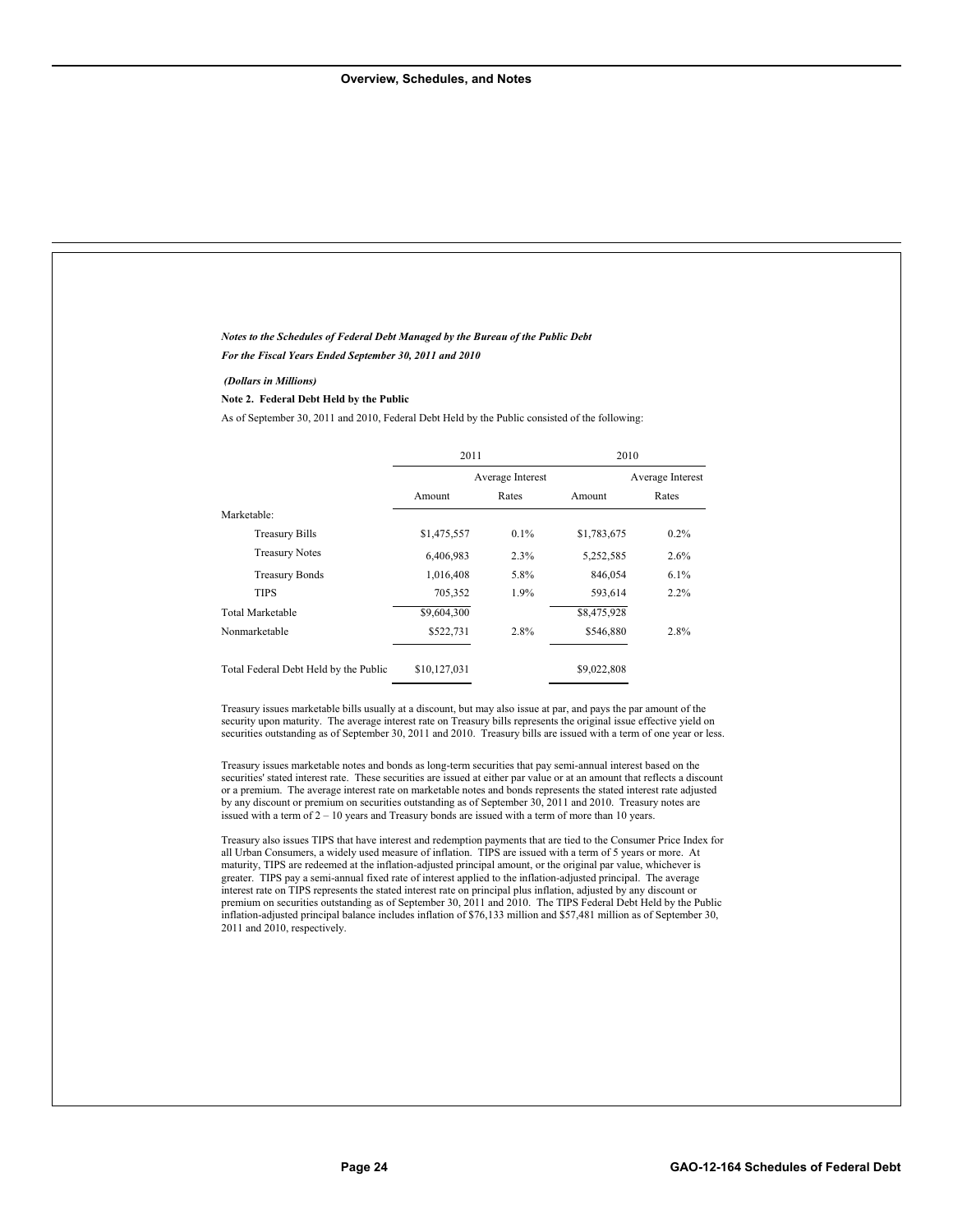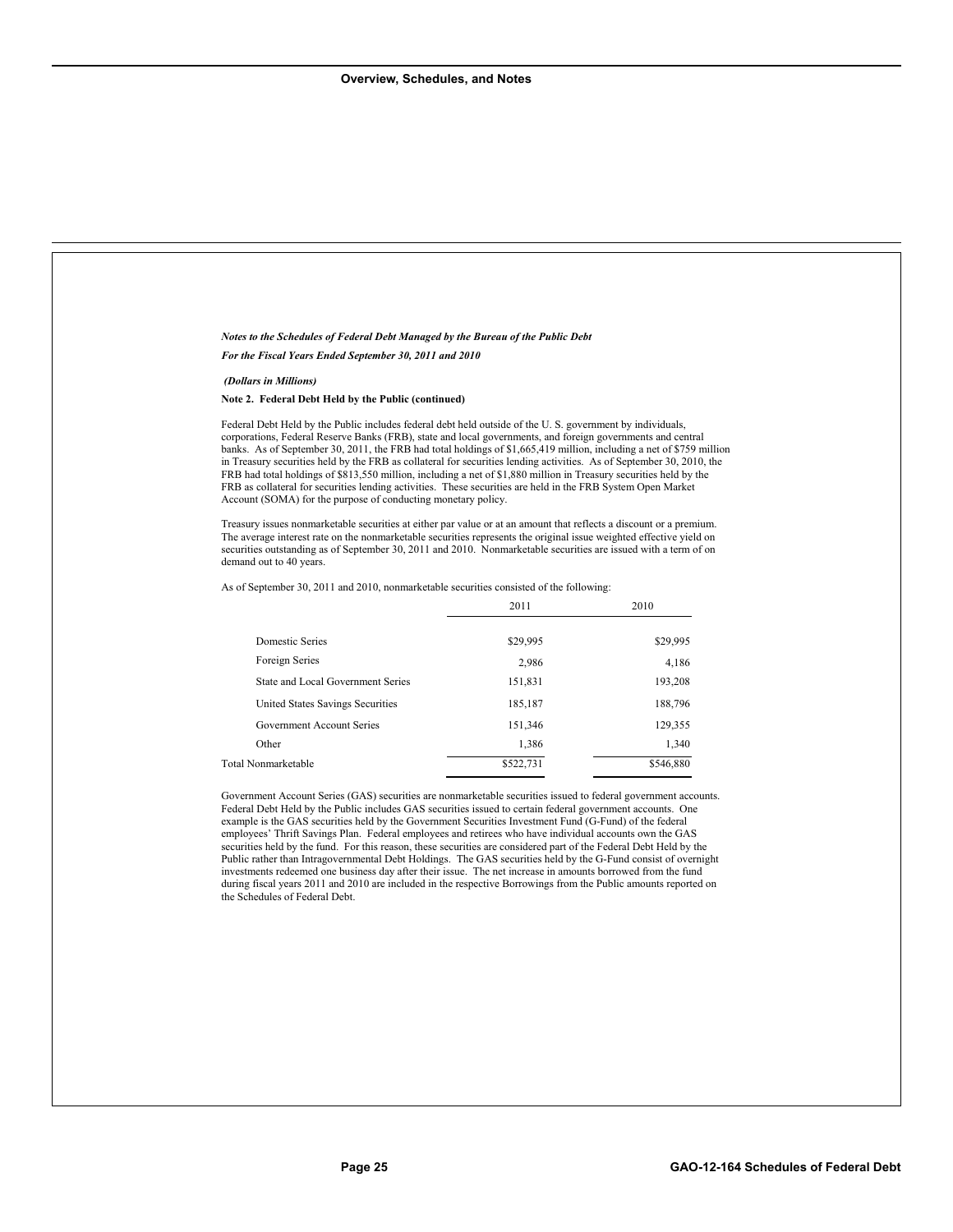Ē,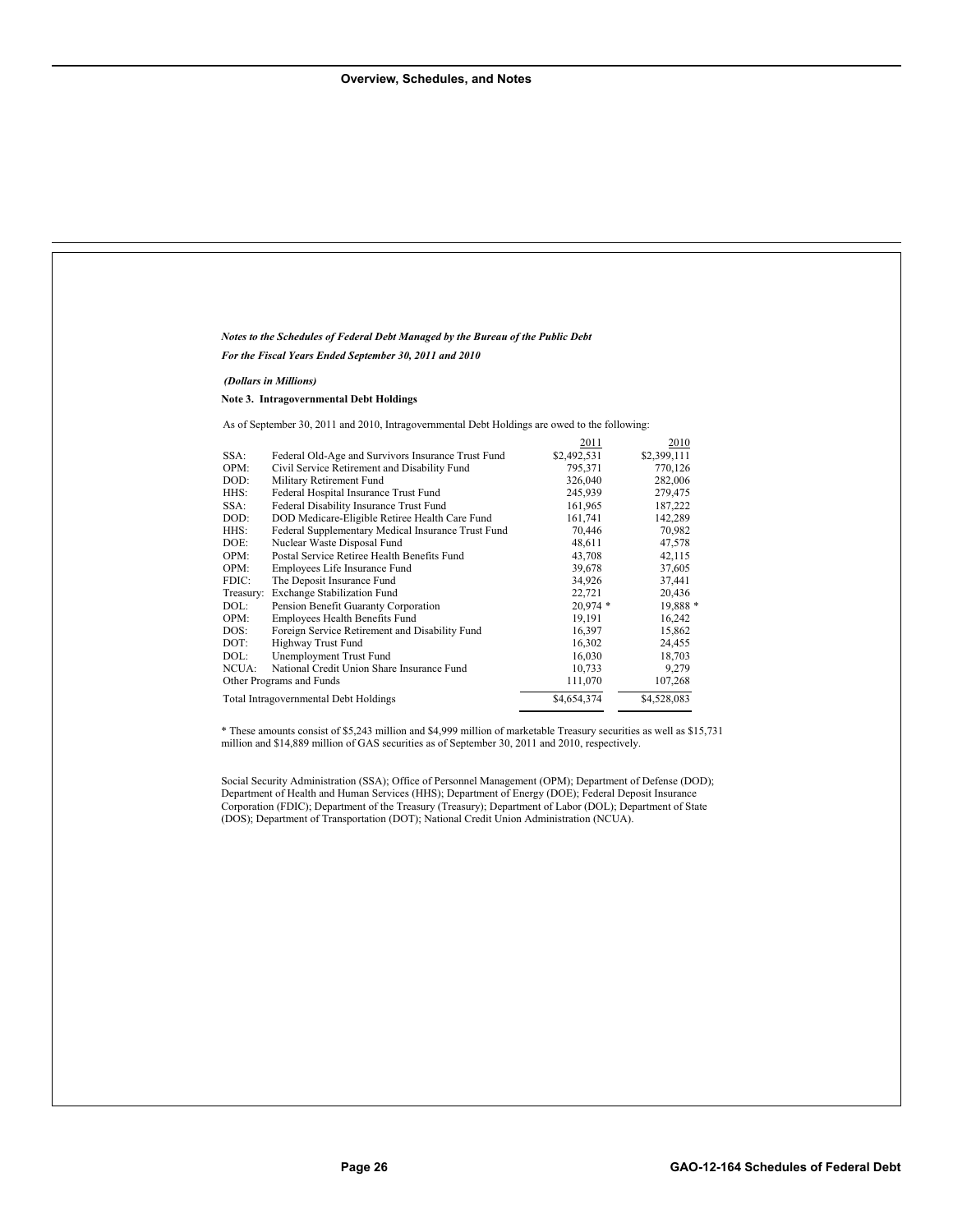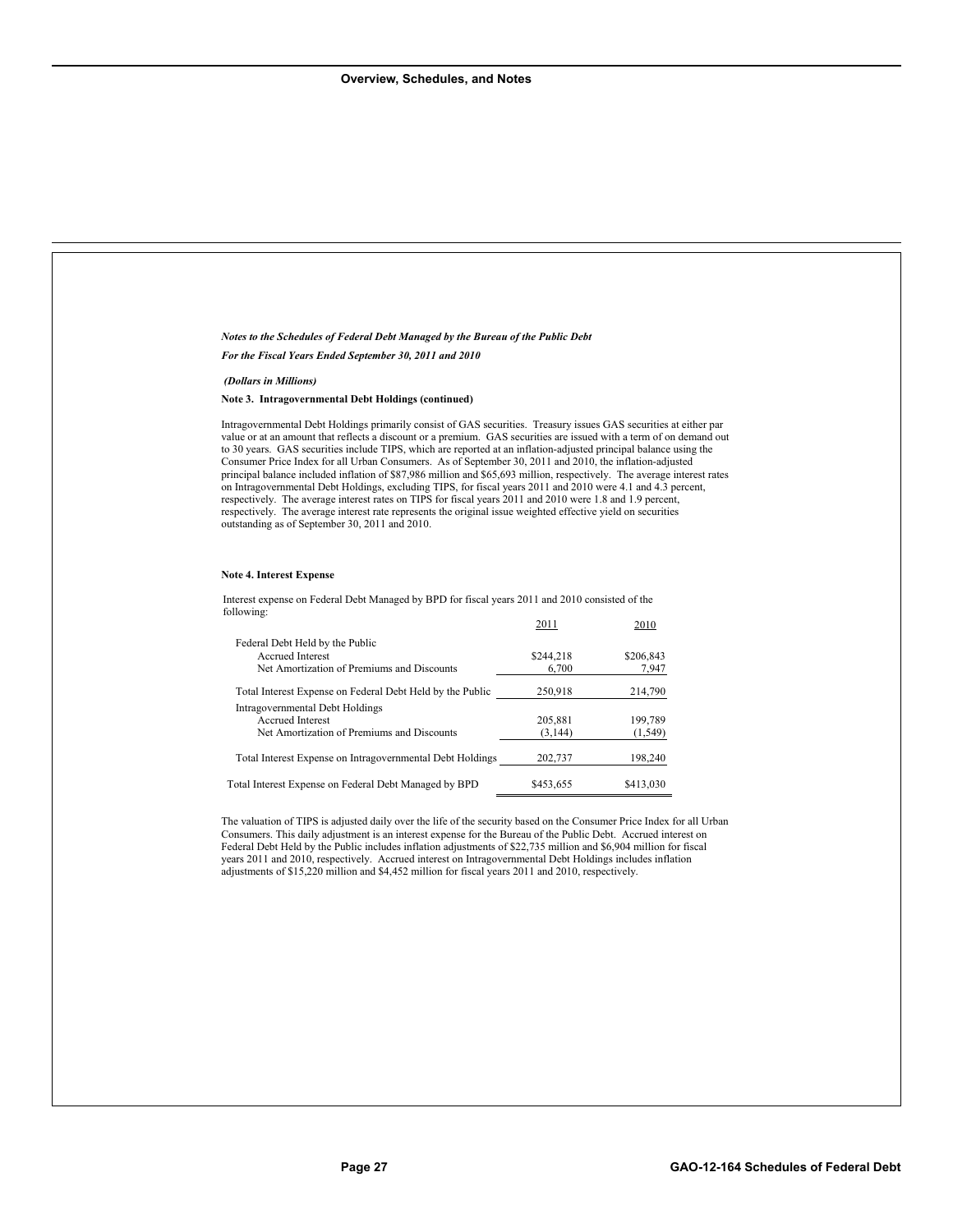| Notes to the Schedules of Federal Debt Managed by the Bureau of the Public Debt |                                  |                                                                                                              |  |
|---------------------------------------------------------------------------------|----------------------------------|--------------------------------------------------------------------------------------------------------------|--|
| For the Fiscal Years Ended September 30, 2011 and 2010                          |                                  |                                                                                                              |  |
| (Dollars in Millions)                                                           |                                  |                                                                                                              |  |
| Note 5. Fund Balance with Treasury                                              |                                  |                                                                                                              |  |
|                                                                                 | As of $\,$<br>September 30, 2011 | As of<br>September 30, 2010                                                                                  |  |
| Appropriated Funds Obligated<br>Fiduciary Funds Obligated                       | $$107$<br>\$2                    | \$102<br>\$2                                                                                                 |  |
| Total Fund Balance with Treasury                                                | \$109                            | \$104                                                                                                        |  |
|                                                                                 |                                  | The Fund Balance with Treasury, a non-entity, intragovernmental account, is not included on the Schedules of |  |
| Federal Debt and is presented for informational purposes.                       |                                  |                                                                                                              |  |
|                                                                                 |                                  |                                                                                                              |  |
|                                                                                 |                                  |                                                                                                              |  |
|                                                                                 |                                  |                                                                                                              |  |
|                                                                                 |                                  |                                                                                                              |  |
|                                                                                 |                                  |                                                                                                              |  |
|                                                                                 |                                  |                                                                                                              |  |
|                                                                                 |                                  |                                                                                                              |  |
|                                                                                 |                                  |                                                                                                              |  |
|                                                                                 |                                  |                                                                                                              |  |
|                                                                                 |                                  |                                                                                                              |  |
|                                                                                 |                                  |                                                                                                              |  |
|                                                                                 |                                  |                                                                                                              |  |
|                                                                                 |                                  |                                                                                                              |  |
|                                                                                 |                                  |                                                                                                              |  |
|                                                                                 |                                  |                                                                                                              |  |
|                                                                                 |                                  |                                                                                                              |  |
|                                                                                 |                                  |                                                                                                              |  |
|                                                                                 |                                  |                                                                                                              |  |
|                                                                                 |                                  |                                                                                                              |  |
|                                                                                 |                                  |                                                                                                              |  |
|                                                                                 |                                  |                                                                                                              |  |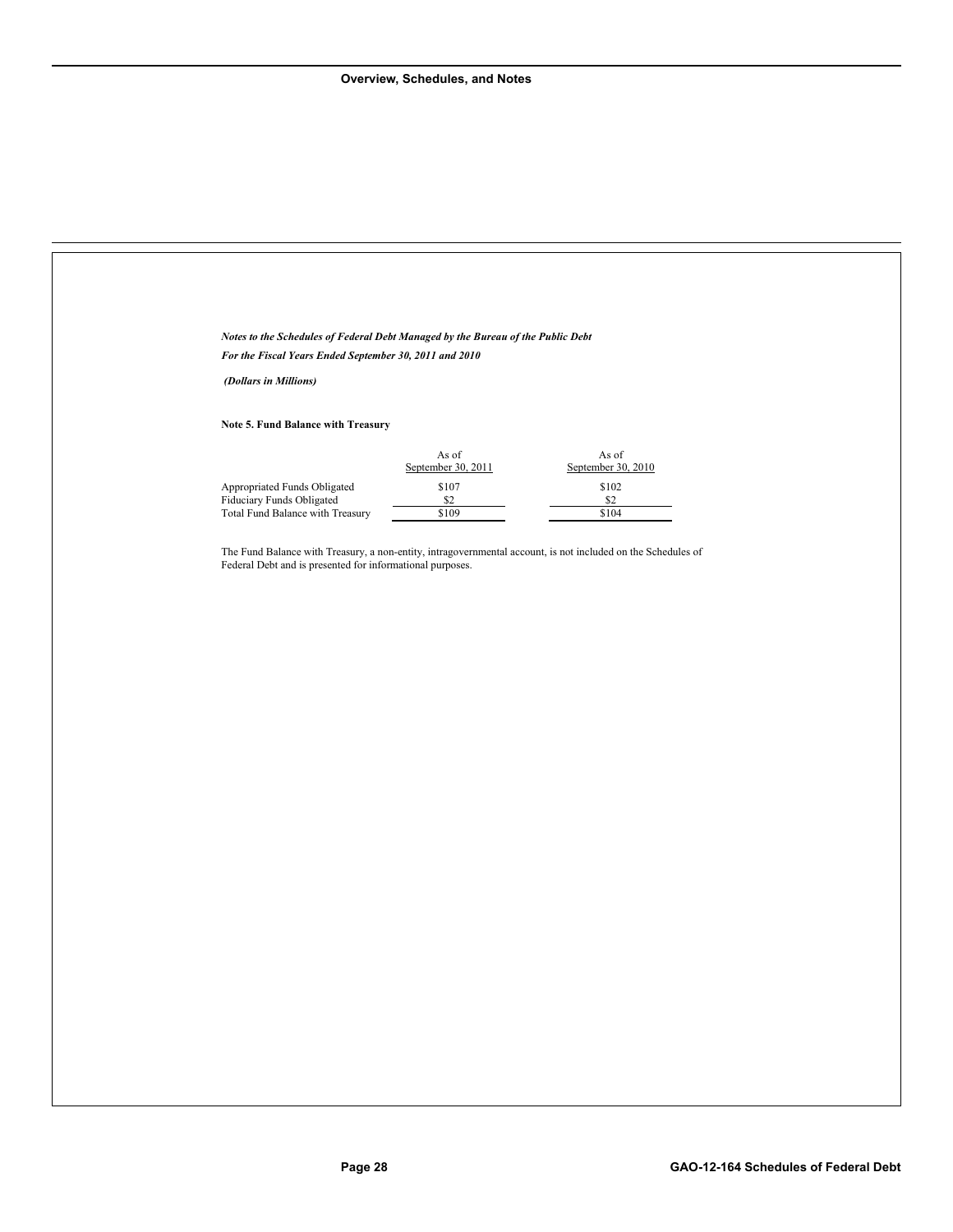### <span id="page-31-0"></span>**Management's Report on Internal Control over** Financial Reporting Relevant to the Schedule of Federal Debt

Management's Report on Internal Control over Financial Reporting Relevant to the Schedule of Federal Debt The Bureau of the Public Debt's (BPD) internal control over financial reporting relevant to the Schedule of Federal Debt is a process effected by those charged with governance, management, and other personnel, the objectives of which are to provide reasonable assurance that (1) transactions are properly recorded, processed, and summarized to permit the preparation of the Schedule of Federal Debt in accordance with U.S. generally accepted accounting principles; and (2) transactions related to the Schedule of Federal Debt are executed in accordance with laws governing the use of budget authority and other laws and regulations that could have a direct and material effect on the Schedule of Federal Debt. BPD management is responsible for establishing and maintaining effective internal control over financial reporting. BPD management evaluated the effectiveness of BPD's internal control over financial reporting relevant to the Schedule of Federal Debt as of September 30, 2011, based on the criteria established under 31 U.S.C. § 3512(c), (d) (commonly known as the Federal Managers' Financial Integrity Act). Based on that evaluation, we conclude that, as of September 30, 2011, BPD's internal control over financial reporting relevant to the Schedule of Federal Debt was effective. Bureau of the Public Debt November 1, 2011 red Van Zeck **Fred Pvatt** Chief Financial Officer Commissione Debra L. Hines Kimberly McØby Assistant Commissioner, OPDA Chief Information Officer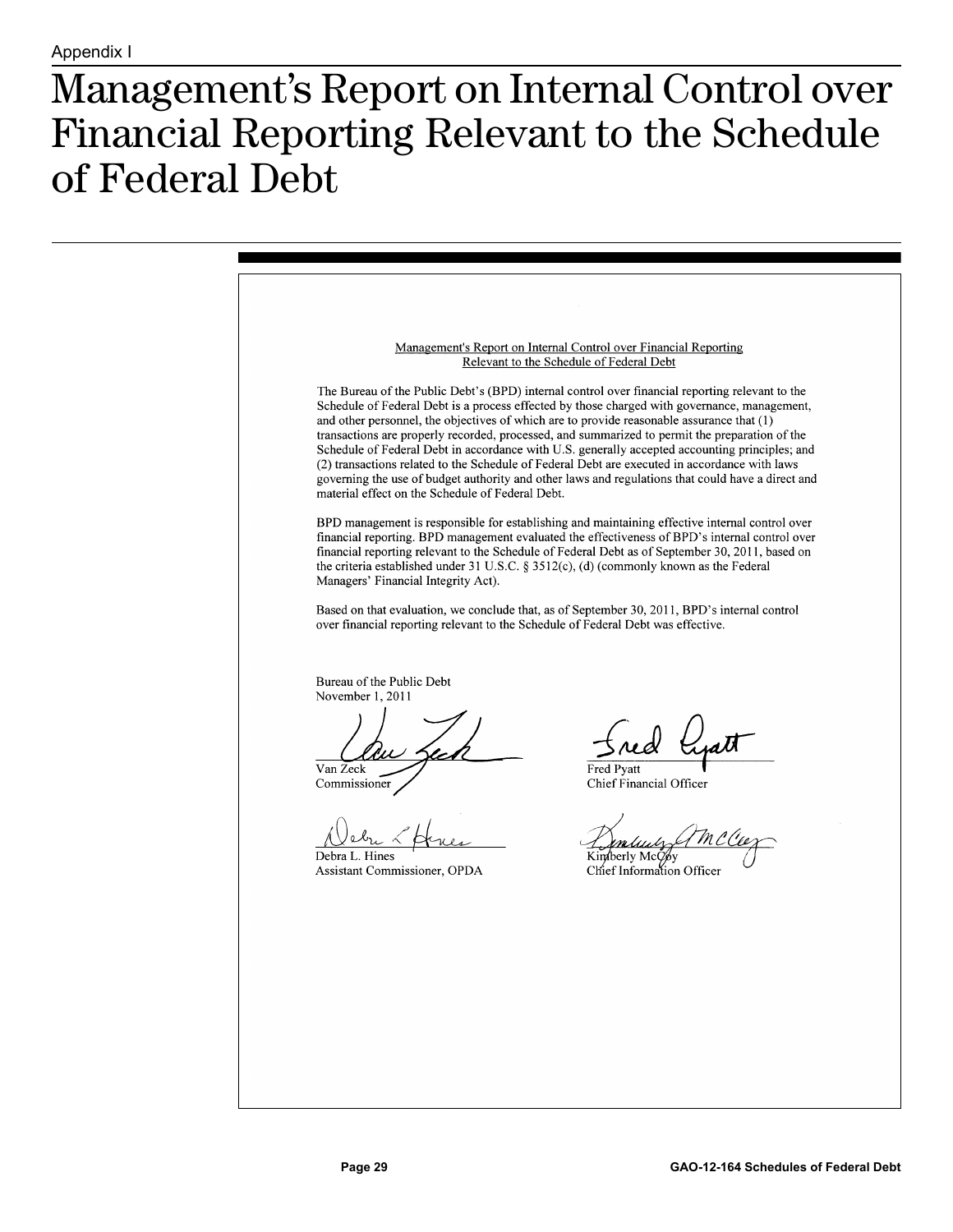### <span id="page-32-0"></span>Comments from the Bureau of the Public  $\text{Debt}$

DEPARTMENT OF THE TREASURY BUREAU OF THE PUBLIC DEBT WASHINGTON, DC 20239-0001 November 2, 2011 Mr. Gary T. Engel Director, Financial Management and Assurance Government Accountability Office 441 G Street, N.W. Washington, DC 20548 Dear Mr. Engel: This letter is in response to your audit of the Schedules of Federal Debt Managed by the Bureau of the Public Debt for the fiscal years ended September 30, 2011 and 2010. We agree with the conclusions of your audit report. This year was an especially challenging year as we were faced with a Debt Issuance Suspension Period (DISP) that spanned nearly three months. We value the involvement of your staff as we encountered unique accounting scenarios during the DISP. Their support allowed for continued accuracy and consistency when reporting for the debt. We appreciate the knowledge and experience displayed by your audit team as we finalize the fifteenth year of our professional relationship. We would also like to thank you and your staff for your efficiency and timeliness exhibited throughout the audit of these schedules. Through combined efforts, the usability of these reports continues to grow and we look forward to sustaining this productive and successful relationship. Sincerely, Van ZegK Commissioner Department of the Treasury . Bureau of the Public Debt www.treasurydirect.gov